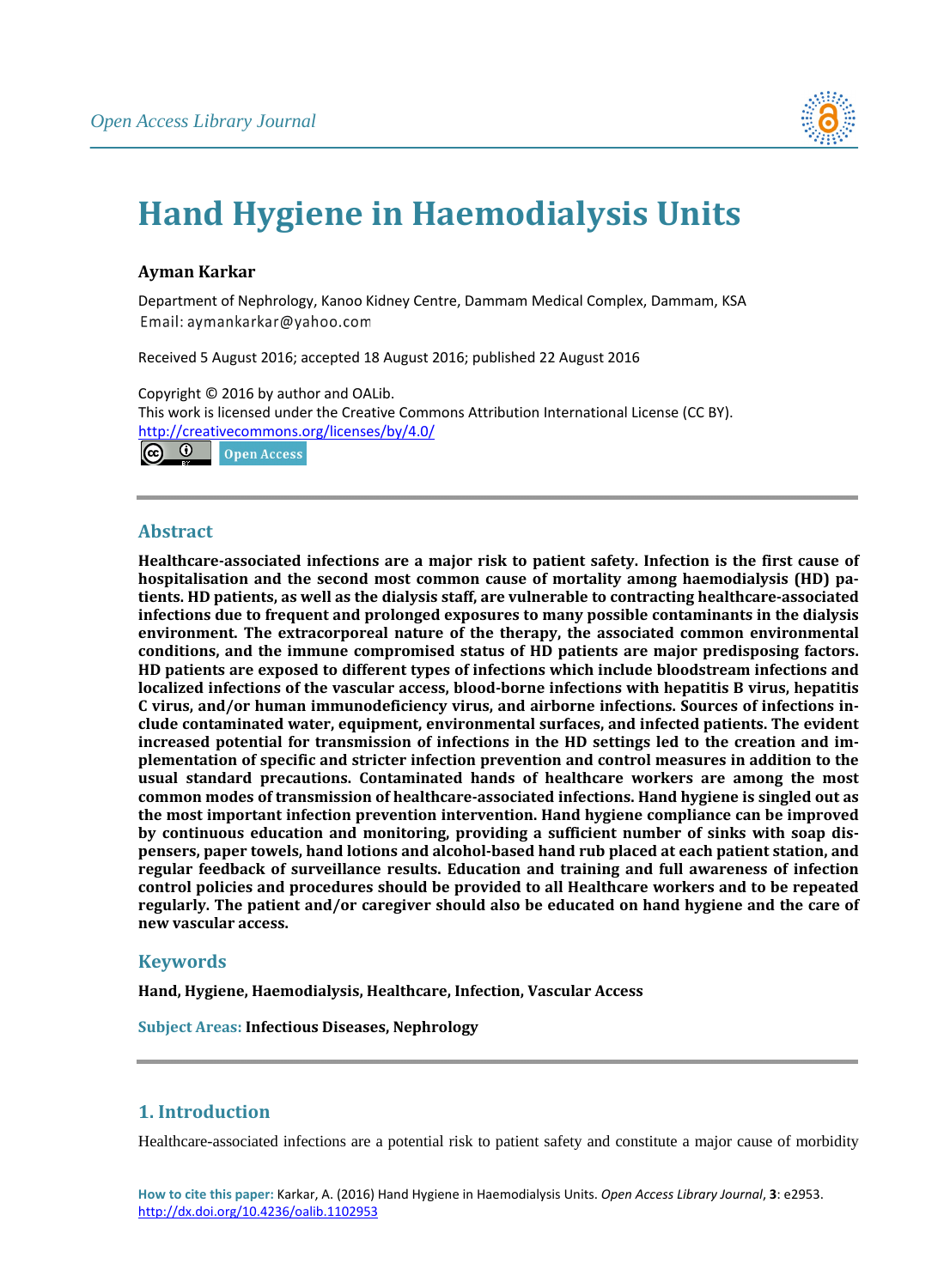and mortality. In healthcare settings, there are three major types of healthcare-associated infections: surgical-site infections, central-line-associated bloodstream infections, and catheter-associated urinary tract infections. In dialysis units, infection is the first cause of hospitalization and the second most common cause of mortality among haemodialysis (HD) patients after cardiovascular disease [\[1\]](#page-10-0)[-\[3\].](#page-10-1) HD patients are exposed to different types of infections which include bloodstream infections and localized infections of the vascular access (catheters and grafts), blood-borne infections with hepatitis B virus (HBV), hepatitis C virus (HCV), and/or human immunodeficiency virus (HIV), and airborne infections like tuberculosis. Sources of infections could be contaminated water, equipment, environmental surfaces in the treatment area, and patients with infections who pose a risk to other nearby patients being treated in the dialysis unit. The increased risk for contracting healthcare-associated infections (HAIs) among HD patients are mainly due to 1) immune compromised status, 2) frequent and prolonged blood exposure during HD treatments through the vascular access and extracorporeal circuit (with many ports and connections), 3) close proximity to other patients during treatment in the HD facility, 4) frequent contact with healthcare workers who frequently move between patients and between machines, 5) frequent hospitalization and surgery, and most importantly 6) non-adherence or a break in implementation of recommended practices, including hand hygiene and use of personal protective equipment.

The break in implementation of recommended practices may sometimes occur inevitably as a result of one or more of the following factors: 1) understaffing with poor nurse to patient ratio  $[4]-[6]$ , 2) frequent turn-over of nursing staff [\[4\]-](#page-10-2)[\[9\],](#page-10-4) 3) lack of or inadequate training and lower level of competency among HD staff [\[5\]](#page-10-5) [\[9\]-](#page-10-4) [\[11\],](#page-10-6) 4) inadequate or lack of patient/family education, 5) inadequate provision of necessary supplies/equipment, including adequate clean sinks and/or alcohol-based hand rubs, soap and towels [\[10\]](#page-10-7) [\[11\],](#page-10-6) 6) poor design of HD unit lay-out (congested and inadequate segregation/isolation) [\[11\],](#page-10-6) and 7) the urgency associated with dialysis complications (sometimes life-threatening situation) which may sacrifice adherence to standard precautions [\[9\]](#page-10-4) [\[12\]](#page-10-8) [\[13\].](#page-11-0)

Healthcare Infection Control Practices Advisory Committee (HICPAC) and Centers for Disease Control and Prevention (CDC) recommended two-level approach precautions to prevent the transmission of infectious agents in healthcare settings. These are 1) Standard Precautions and 2) Transmission-Based Precautions. *Standard Precautions* are the basic level of infection control practices to be applied in the care of all patients and in all healthcare settings, regardless of the suspected or confirmed infection status. *Standard Precautions* were based on the principle that all blood, body fluids, secretions, excretions (except sweat), non-intact skin, and mucous membranes may contain transmissible infectious agents [\[14\].](#page-11-1) The elements of *Standard Precautions* include: 1) hand hygiene, 2) use of personal protective equipment (PPE) such as gloves, gown, mask, eye protection (eye goggles or face shield), and 3) handling of equipment or items including surfaces in the patient environment in a manner that prevent transmission of infectious agents. CDC added new elements to be considered as a standard of care which include: a) respiratory hygiene/cough etiquette; b) safe injection practices; and c) use of masks for insertion of catheters [\[14\].](#page-11-1)

*Transmission-Based Precautions* are usually applied for patients who are known or suspected to be infected or colonized with infectious agents, including certain epidemiologically important pathogens that require additional control measures to effectively prevent transmission. *Transmission-Based Precautions* have three categories: 1) contact precautions, 2) droplet precautions, and 3) airborne precaution[s \[14\].](#page-11-1)

In addition to *Standard Precautions* and *Transmission-Based Precautions*, CDC recommended more stringent measures for HD settings, which include non-sharing of supplies, instruments, medications and medication trays between patients, and prohibit the use of a common medication cart [\[15\]-](#page-11-2)[\[18\].](#page-11-3) Unlike the conditions in general hospital wards, the typical lay-out and associated conditions in most HD units (wherein *multiple patients* receive *extracorporeal treatment with prolonged blood exposures* in the *same area* and usually with *one healthcare worker* (*HCW*) *caring for more than one patient at the same time*) are potential factors that may increase the transmission of infections. Therefore, strict implementation of *Standard Precautions* and in particular hand hygiene constitutes an essential measure of infection prevention and control. The aim of this narrative review is to mainly focus on hand hygiene and other related *Standard Precautions* in a HD facility, where the importance of implementation of such precautions is shared with other healthcare settings. Other more specific hemodialysisrelated infection control measures, which include cleaning and disinfection of HD machine's external surfaces, disinfection of internal fluid pathway of HD machines, handling of disposable supplies and reusable items in HD units, purity and testing of treated water, screening and routine serologic testing and patient placement, and immunization of patients and healthcare personnel are all reviewed in [\[19\].](#page-11-4)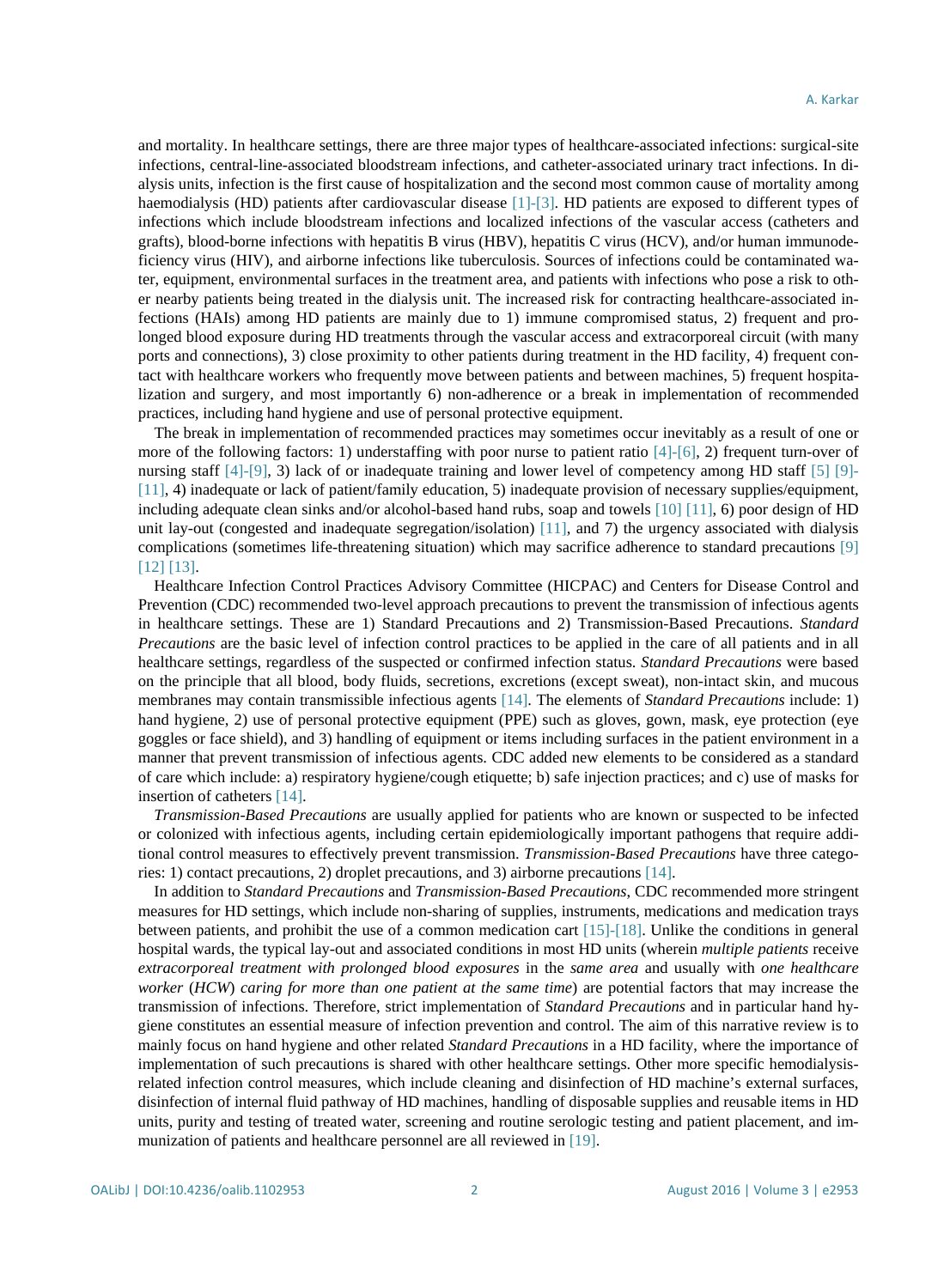# **2. Hand Hygiene**

Contaminated hands of HCW are among the most common modes of transmission of healthcare-associated infections. Pittet and colleagues [\[20\]](#page-11-5) described a five-step sequence resulting in microbial transmission through contaminated hands during healthcare delivery. These are "1) pathogens shed by infected patients can contaminate surrounding environments, 2) HCW's hands get contaminated by contact with patient skin or surrounding environment, 3) pathogen remains viable on the HCW's hands for at least several minutes 4) HCW may omit hand decontamination or use inappropriate product or procedure, and 5) HCW's contaminated hands can either transfer the pathogen directly to another patient or indirectly on a medical device or objects within the patient's immediate vicinity".

Different studies have confirmed that transiently contaminated hands of the HCW are the main route of transmission of healthcare-associated infections [\[21\]](#page-11-6)[-\[29\].](#page-11-7) Hand hygiene, therefore, is singled out as the most important infection prevention intervention. However, the compliance rates of HCWs in hand hygiene is very poor, with an overall average of 40% or less [\[30\]](#page-11-8) [\[31\].](#page-11-9) Based on hand hygiene indications per recommendations from Association for Professionals in Infection Control and Epidemiology (APIC) [\[32\],](#page-12-0) CDC [\[15\]](#page-11-2) and World Health Organization (WHO) [\[33\]](#page-12-1) (**[Table 1](#page-2-0)**), the estimated number of times a single dialysis staff is required to perform hand hygiene per HD session per patient is shown in **[Table 2](#page-3-0)**. The estimated number can be a minimum of 60 to 100 times when multiplied by the number of patients assigned per staff (e.g., 2 - 3 patients). The large number of times an HD staff is required to perform hand hygiene could be a reason for lack of compliance. However, compliance can be improved by continuous education, supervision and monitoring of hand hygiene behaviors, where the latter represents the most effective method in improving performance [\[34\].](#page-12-2)

Monitoring hand hygiene compliance is crucial and direct observation is the current gold standard method. However, direct observation has several limitations, among which are being labor intensive, small sample size (may cover only 1% of total hand hygiene activity), and not standardized. A new model device application developed by the *Computational Epidemiology Research Group at the University of Iowa* (the "iScrub Lite", which is available for free download on the Apple iTunes store for Apple<sup>®</sup> iPhone or iPod), can facilitate the work of the Infection Preventionist (IP) by recording the observations, which can be loaded to an excel spreadsheet for ready analysis. Advanced technologies, with automated electronic devices and software (Real Time Location System), can monitor the number of hand hygiene activity (10 to 50 thousands per month) in each department, floor or unit, and identify the HCW performing the hand hygiene through badge or wristband detection, with indication of the time of day and day of the week hand hygiene is performed, and even provide feedback/cueing to encourage proper hand hygiene [\[35\].](#page-12-3)

Compliance can also be improved by providing, in convenient locations, a sufficient number of sinks with

| APIC $[32]$                                                                                                                   | $CDC$ [15]                                                                                              | <b>WHO-"My Five Moments for Hand</b><br>Hygiene" $[33]$ |
|-------------------------------------------------------------------------------------------------------------------------------|---------------------------------------------------------------------------------------------------------|---------------------------------------------------------|
|                                                                                                                               | 1. Before touching a patient, even if gloves<br>will be worn                                            | 1. Before touching a patient                            |
| 1. Just before touching a patient                                                                                             | 2. Prior to performing an aseptic task (e.g.,<br>placing an IV, preparing an injection)                 | 2. Before clean/aseptic procedure                       |
| 2. After touching blood, body fluids,<br>secretions, excretions and contaminated<br>items (including front of the HD machine) | 3. After contact with blood, body fluids,<br>excretions, or wound dressings                             | 3. After body fluid exposure risk                       |
| 3. Before leaving a patient station                                                                                           | 4. Before exiting the patient's care area after<br>touching the patient or the patient's                | 4. After touching a patient                             |
|                                                                                                                               | immediate environment                                                                                   | 5. After touching patient surroundings                  |
| 4. Before accessing or restocking supplies                                                                                    | 5. If hands will be moving from a<br>contaminated-body site to a clean-body<br>site during patient care |                                                         |
| 5. After gloves are removed                                                                                                   | 6. After glove removal                                                                                  |                                                         |

<span id="page-2-0"></span>

|  |  |  | Table 1. Hand hygiene indications as recommended by APIC, CDC, and WHO. |  |  |
|--|--|--|-------------------------------------------------------------------------|--|--|
|--|--|--|-------------------------------------------------------------------------|--|--|

APIC = Association for Professionals in Infection Control and Epidemiology, CDC = Centers for Disease Control and Prevention, WHO = World Health Organization.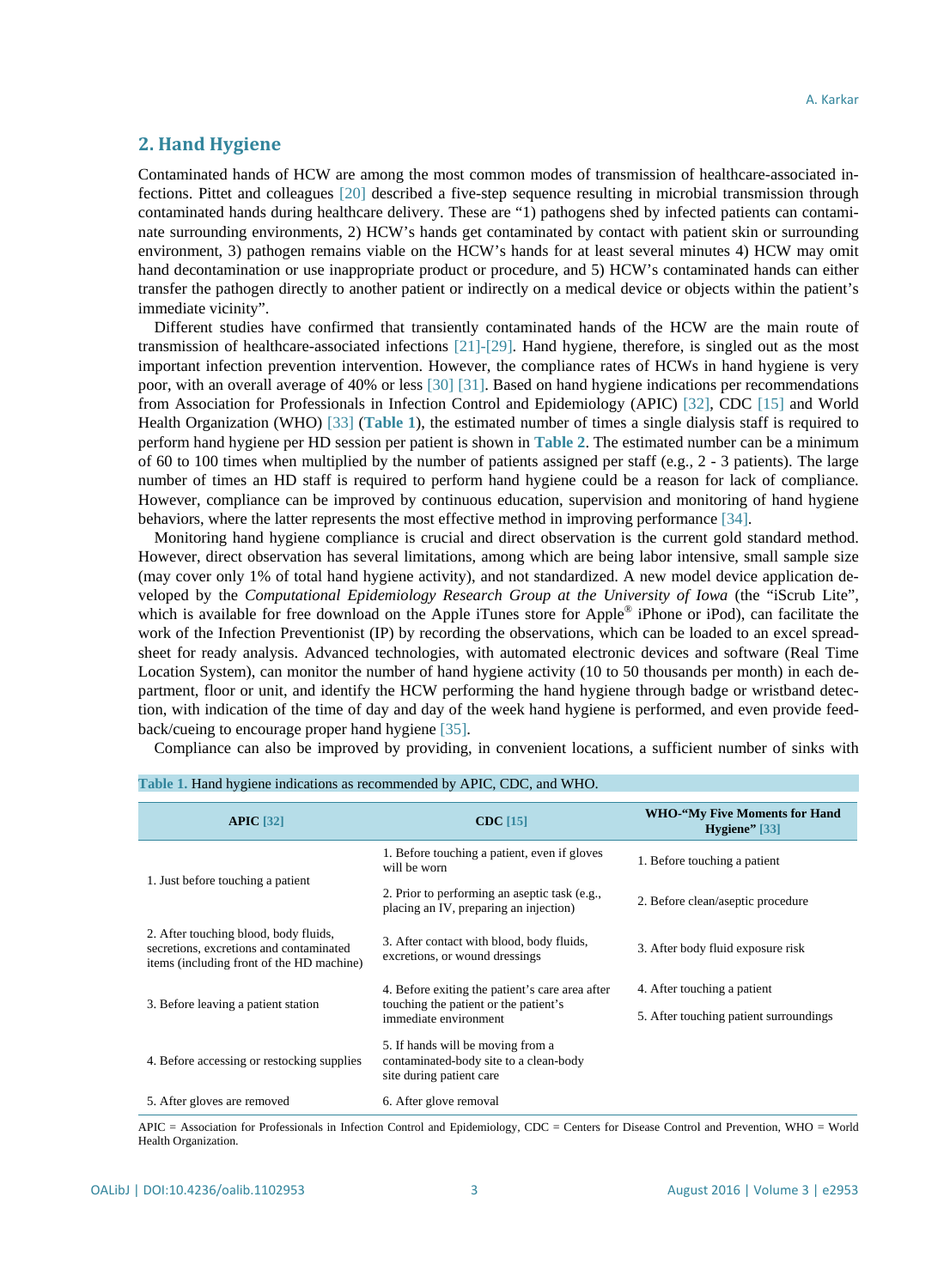| <b>SN</b>    | <b>Activity</b>                                                                           | <b>Before</b> | <b>After</b> | <b>Total</b>   |
|--------------|-------------------------------------------------------------------------------------------|---------------|--------------|----------------|
| $\mathbf{1}$ | Accessing supplies from common clean storage area                                         | 1             |              | 1              |
| 2            | Preparing/setting-up the HD machine                                                       |               | $\mathbf{1}$ | 1              |
| 3            | Preparing/administering medications (including for anticoagulation)                       | $\mathbf{1}$  | $\mathbf{1}$ | $\overline{c}$ |
| 4            | Pre-dialysis: measuring vital signs/weighing                                              |               | 1            | 1              |
| 5            | Preparing trolley/tray for cannulation                                                    |               | 1            | 1              |
| 6            | Palpating clean cannulation sites                                                         |               | 1            | 1              |
| 7            | Skin preparation & cannulation of arteriovenous access (AVF, AVG)                         |               | 1            | 1              |
| 8            | Preparing trolley for catheter dressing**                                                 |               | $\mathbf{1}$ | 1              |
| 9            | Removing old dressing over catheter site**                                                |               | $\mathbf{1}$ | 1              |
| 10           | Catheter exit site dressing**                                                             |               | $\mathbf{1}$ | 1              |
| 11           | Connection for HD                                                                         | 1             | $\mathbf{1}$ | $\overline{c}$ |
| 12           | Handling blood samples and other specimens                                                |               | 1            | Minimum 1      |
| 13           | Checking blood pressure (every $1/2 - 1$ hour for 4 hours)                                | $\mathbf{1}$  | $\mathbf{1}$ | Minimum 8      |
| 14           | Catheter/blood lines manipulation                                                         | $\mathbf{1}$  | $\mathbf{1}$ | Minimum 2      |
| 15           | Adjusting machine parameters and/or attending machine alarms                              |               | 1            | Minimum 1      |
| 16           | Attending to patient's incidents/assisting patient                                        | $\mathbf{1}$  | 1            | Minimum 2      |
| 17           | Prepare trolley for dialysis disconnection                                                | 1             |              | $\mathbf{1}$   |
| 18           | Disconnection of HD                                                                       | $\mathbf{1}$  | $\mathbf{1}$ | 2              |
| 19           | Post-dialysis: measuring vital signs/weighing                                             |               | 1            | 1              |
| 20           | Cleaning/disinfection of dialysis equipment                                               |               | 1            | 1              |
| 21           | Leaving the dialysis unit                                                                 | 1             |              | 1              |
|              | Total estimated minimum number of times hand hygiene is required per dialysis per patient |               |              | $-30$          |

<span id="page-3-0"></span>**Table 2.** Estimated minimum number of times where hand hygiene is required per dialysis session per patient [\[19\]](#page-11-4) (regardless of gloves use).

\* Most of the time, the activity is recently preceded by a hand hygiene performed at the end of one procedure/activity (between two different activities). Therefore, repetition of hand hygiene prior to an activity (wherein performance of hand hygiene is indicated per recommendation) is unnecessary. Not included for patients with permanent arteriovenous (AV) access.

soap dispensers, paper towels, hand lotions (e.g., one for every 2 - 4 dialysis station), and alcohol-based hand rub (ABHR) placed at each patient station [\[32\].](#page-12-0) Because of the proven superior efficacy in decontamination, better skin tolerability and ease of use, ABHR is recommended to be used in all clinical situations if hands are not visibly soiled. If exposure to bacterial spores (*i.e*., bacillus anthracis and/or clostridium difficile) is suspected or proven, hand washing with soap and water is recommended, because spores are resistant to most antiseptic agents and requires physical removal by washing and rinsing [\[36\].](#page-12-4) Other preventive measures include restriction of having long nails and wearing of artificial fingernails or extenders by healthcare personnel who provide direct patient care, as artificial nails could harbor gram negative bacilli and yeast[s \[30\]](#page-11-8) [\[32\]](#page-12-0) [\[36\]-](#page-12-4)[\[40\].](#page-12-5)

# **3. Personal Protective Equipment**

Personal Protective Equipment (PPE) refers to a variety of barriers and respirators used alone or in combination to protect mucous membranes, airways, skin, and clothing from contact with infectious agents, which includes: gloves, gowns, masks, eye goggles, face shields, and respirators [\[36\].](#page-12-4) In the HD setting, gloves are recommended to be worn whenever caring for a dialysis patient; whether touching patient's intact skin (e.g., taking blood pressure) or patient's equipment at the dialysis station. Gloves should be removed and followed by hand hygiene between patients or stations [\[16\]](#page-11-10) [\[32\].](#page-12-0) The recommended practice of glove use for every contact with the patient(s) and equipment(s) at the dialysis station requires an enormous amount of glove supply, which is not al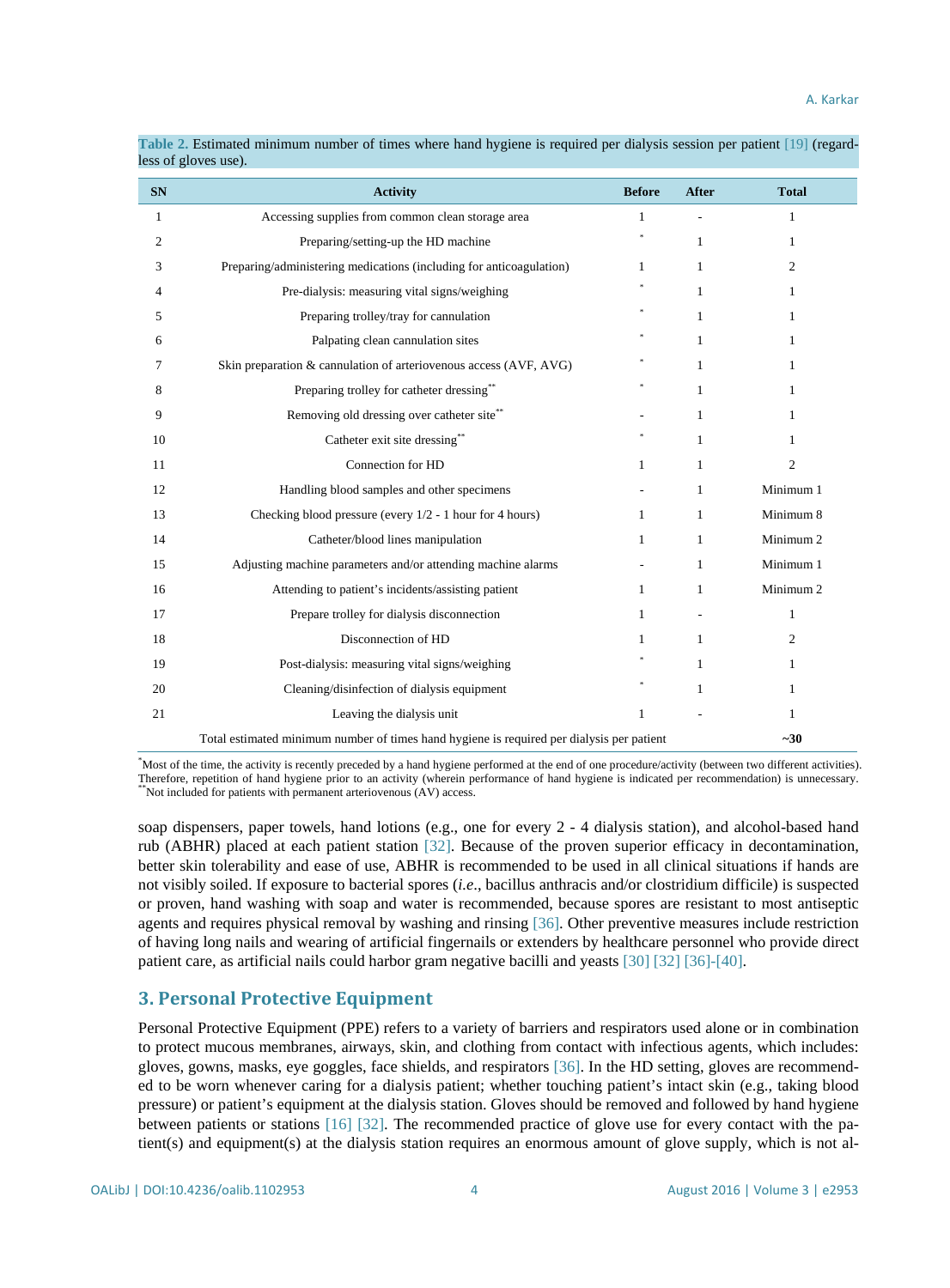ways realistic in many HD units. However, when visible soil is present and/or contact precautions are indicated, wearing gloves is a must. Sterile gloves must be used during procedures requiring sterile aseptic technique, such as during catheter insertion or at any time a dialysis catheter is handled/manipulated [\[41\]-](#page-12-6)[\[43\].](#page-12-7) Wearing gown (fluid-resistant with full coverage of the arms and body front and preferably disposable ones) over the uniform, and use of face mask and eye goggles or face shield is recommended when performing procedures wherein splashes of blood can be anticipated, especially during initiation and discontinuation of dialysi[s \[16\]](#page-11-10) [\[32\]](#page-12-0) [\[36\].](#page-12-4) If a face shield is used during catheter handling, a surgical mask should be worn underneath to protect patient from HCW's respiratory droplets [\[32\].](#page-12-0) Equally important is that patient should also wear a mask and asked to turn his/her face away from the catheter site to reduce contamination from infectious droplets [\[32\]](#page-12-0) [\[43\]-](#page-12-7)[\[45\].](#page-12-8) Furthermore, wearing a mask is important when a staff member, a patient or a visitor is experiencing cold or cough [\[32\]](#page-12-0) [\[36\].](#page-12-4) A respirator should be used by HCWs only when taking care of a patient with an airborne infection. HCWs uniforms can be colonized with potentially pathogenic bacteria for up to 60% [\[46\]-](#page-12-9)[\[51\]](#page-12-10) and therefore should be laundered and changed daily in order to decrease the bacterial load.

#### **4. Cleaning and Disinfection of Environmental Surfaces**

In the healthcare setting, contamination of environmental surfaces with various pathogens and the persistence of these pathogens on surfaces [\[52\]](#page-13-0)[-\[58\]](#page-13-1) can be an important and frequent source of transmission of infectious agents through the frequent hand touching of HCWs [\[59\]](#page-13-2) [\[60\].](#page-13-3) The environment in HD units is particularly prone for contamination with blood-borne pathogens such as HBV, HCV and HIV, and other infectious agents such as methicillin-resistant *Staphylococcus aureus* (MRSA), vancomycin-resistant Enterococci (VRE), and C*lostridium difficile* (*C. difficile*). Microorganisms can survive on environmental surfaces for varying periods of time ranging from few hours to days and months. Low temperature, high humidity and high inoculums favor the long persistence of pathogens on inanimate surfaces [\[52\].](#page-13-0) In order to prevent and control spread of environmentally transmitted pathogens, cleaning and disinfection of the external surfaces of equipment (*i.e*., HD machine, dialysis chair or bed, procedure trolley) and other environmental surfaces inside HD units, especially those that are frequently touched by patients and staff, should be performed between all patient treatments (irrespective of the patient diagnosis) [\[16\]](#page-11-10) [\[32\]](#page-12-0) [\[43\].](#page-12-7) The application of *friction* during cleaning is emphasized since some organisms like *C. difficile* are not easily inactivated by most surface disinfectants (except bleach) and require removal by frictio[n \[32\]](#page-12-0) [\[36\].](#page-12-4)

# **5. Cleaning and Disinfection of Auxiliary Equipment**

Auxiliary equipment used in HD may include reusable jugs for mixing bicarbonate solution, reusable priming buckets, and external pressure transducers. As per recommendation, any reusable item should be cleaned and disinfected prior to being used on another patient, and external pressure transducers should be changed between patients' uses. Nowadays, many units have shifted to use the more hygienic automated process of mixing bicarbonate powder in cartridge on the individual machines eliminating the use of reusable bicarbonate jugs. If bicarbonate solution in a jug is used, any "left-over" solution must be discarded and opened jugs should not be used after 24 hours because sodium bicarbonate solution substitute a good media for bacterial growth [\[32\].](#page-12-0) Reusable priming buckets are now seldom used since most dialysis companies include a disposable prime collection bag in each pack of sterile bloodline set, and also with pre-attached external pressure transducers. With improved and better technology in some latest model of HD machines, prime collection bags or transducer protectors are not even required, because drainage of priming solutions can be done by connecting the bloodline to a drainage port in the machine, and blood pressure sensors are completely non-invasive without using transducer connections and protectors.

# **6. Handling of Disposable Supplies and Reusable Items in HD Units**

Both CDC and APIC recommended specific measures which include the following: 1) items taken into an individual patient's HD station should be used only for that patient and be disposed of after use, 2) unused item(s) should be cleaned and disinfected before returning to a common clean area or used on another patient, or be disposed of if it cannot be disinfected, and 3) non-disposable items that cannot be comprehensively cleaned and disinfected (e.g., adhesive tape, cloth-covered blood pressure cuffs) should be dedicated for use on a single pa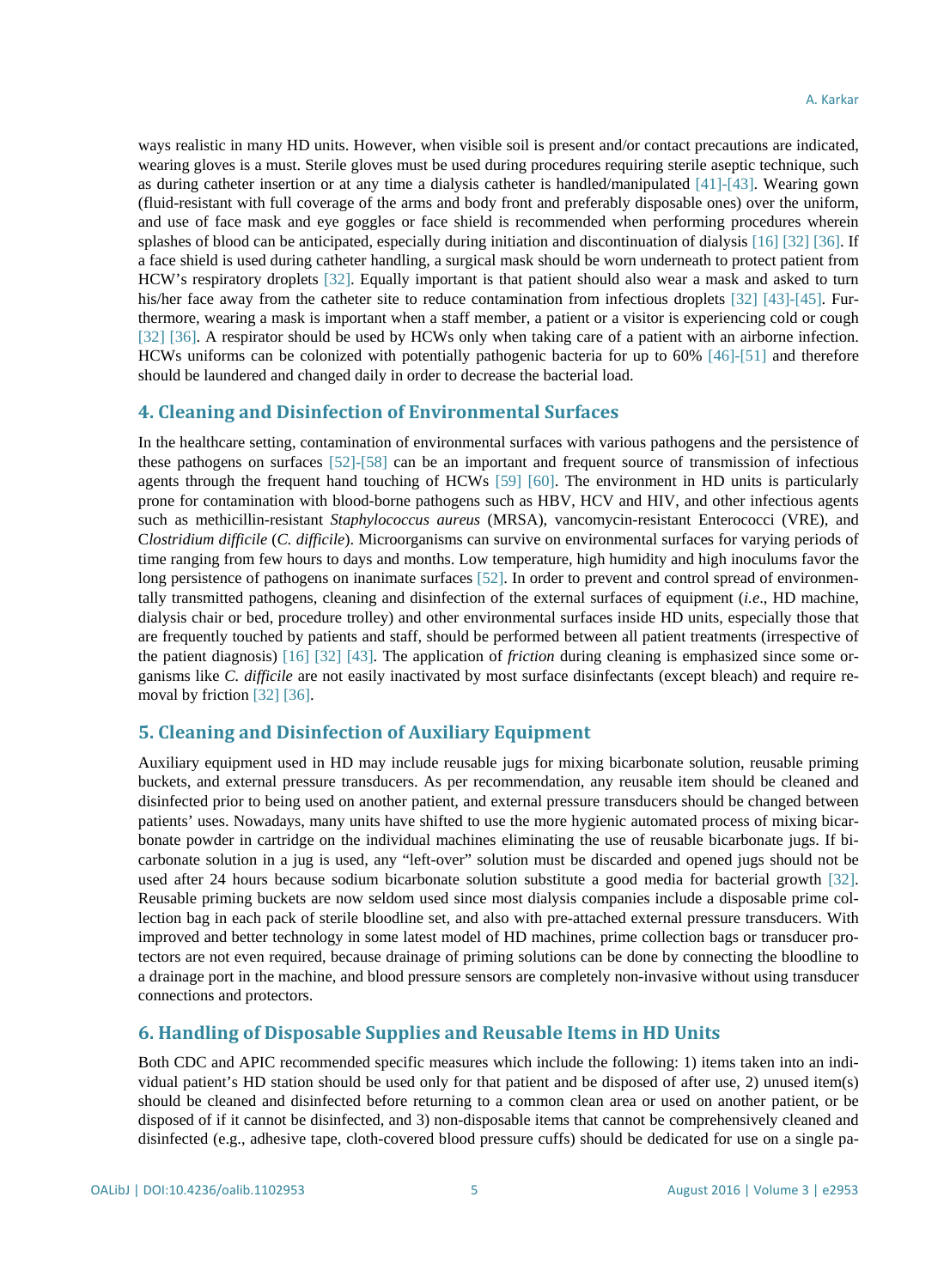tient [\[16\]](#page-11-10) [\[32\].](#page-12-0) In reality, allocating a blood pressure cuff for each patient may not be practical as too frequent detachment and re-attachment of the cuff can cause imminent damage to the line connections. Reusable blood pressure cuffs that are covered with waterproof material with smooth surface (instead of cloth-covered cuffs) can be an attractive alternative, as they can be comprehensively cleaned and disinfected between patient uses. There should also be a clear separation for storage and handling of clean supplies and medications from contaminated items (*i.e*., used supplies/equipment, blood samples, biohazard containers).

#### **7. Safe Injection Practices**

Aside from the basic principles of aseptic technique, there are specific complementary recommendations for HD published by the CDC and APIC, which include the following: 1) all single-use injectable medications and solutions should be dedicated for use on a single patient and be entered one time only, 2) medications packaged as multi-dose should be assigned to a single patient whenever possible, 3) medication preparation should occur in a clean area away from the patient treatment area, and be delivered separately for each patient, 4) not to carry multi-dose vials from station to station or carry medication vials, syringes, alcohol swabs or supplies in pockets, 5) unused medications or supplies taken to the patient's station should be used only for that patient and should not be returned to a common clean area or used on other patients, 6) not to use common medication carts to deliver medications to patients, and if trays are used to deliver medications to individual patients, they must be cleaned between patients [\[16\]](#page-11-10) [\[32\]](#page-12-0) [\[61\].](#page-13-4) CDC's full recommendations on safe injection practices are shown in **[Table 3](#page-5-0)**.

# **8. Vascular Access: Care and Prevention of Infection**

<span id="page-5-0"></span>**Table 3.** Key recommendations on safe injection practices in ambulatory care settings.

Infection rates with tunneled dialysis catheters has been estimated to be 10 times higher than that of arteriovenous fistula (AVF) or AV graft [\[32\],](#page-12-0) and found to be the leading risk factor of bacteremia in chronic HD patients [\[62\].](#page-13-5) The international bodies are in concert with the guidelines that vascular access should be a native AV fistula whenever possible, AV graft as the next preferred option, and the use of catheters to be avoided as much as possible [\[17\]](#page-11-11) [\[32\]](#page-12-0) [\[42\]](#page-12-11)[-\[45\].](#page-12-8) Vascular access infection prevention measures unanimously recommended by the international bodies are outlined in **[Table 4](#page-6-0)**, and varying messages on dialysis catheter recommendations are outlined in **[Table 5](#page-7-0)**. The relevance of "rubbing and soaking the catheter hub with the cap on with a povidone iodine swab for 3 - 5 minutes before the cap is removed" (as recommended by KDOQI) is understandably to disinfect the outside surface thereby preventing inadvertent contamination of the inner hub and ultimate bloodstream contamination. In the 2011 update of CDC Guidelines for the Prevention of Catheter-Related Infections,

| <b>SN</b> | <b>Recommendations</b>                                                                                                                                                                                                                                                                                                 |
|-----------|------------------------------------------------------------------------------------------------------------------------------------------------------------------------------------------------------------------------------------------------------------------------------------------------------------------------|
| 1         | Use aseptic technique when preparing and administering medications                                                                                                                                                                                                                                                     |
| 2         | Cleanse the access diaphragms of medication vials with 70% alcohol before inserting a device into the vial                                                                                                                                                                                                             |
| 3         | Never administer medications from the same syringe to multiple patients, even if the needle is changed or the injection is<br>administered through an intervening length of intravenous tubing                                                                                                                         |
| 4         | Do not reuse a syringe to enter a medication vial or solution                                                                                                                                                                                                                                                          |
| 5         | Do not administer medications from single-dose or single-use vials, ampoules, or bags or bottles of intravenous solution to more<br>than one patient                                                                                                                                                                   |
| 6         | Do not use fluid infusion or administration sets (e.g., intravenous tubing) for more than one patient                                                                                                                                                                                                                  |
| 7         | Dedicate multidose vials to a single patient whenever possible. If multidose vials will be used for more than one patient, they<br>should be restricted to a centralized medication area and should not enter the immediate patient treatment area (e.g., operating<br>room, patient room/cubicle, patient HD station) |
| 8         | Dispose of used syringes and needles at the point of use in a sharps container that is closable, puncture-resistant, and leak-proof                                                                                                                                                                                    |
| 9         | Adhere to "national" requirements for protection of HCW from exposure to blood borne pathogens                                                                                                                                                                                                                         |
|           | Content source: CDC. Guide to Infection Prevention for Outpatient Settings: Minimum Expectation for Safe Care.<br>http://www.cdc.gov/HAI/pdfs/guidelines/standards-of-ambulatory-care-7-2011 [15].                                                                                                                     |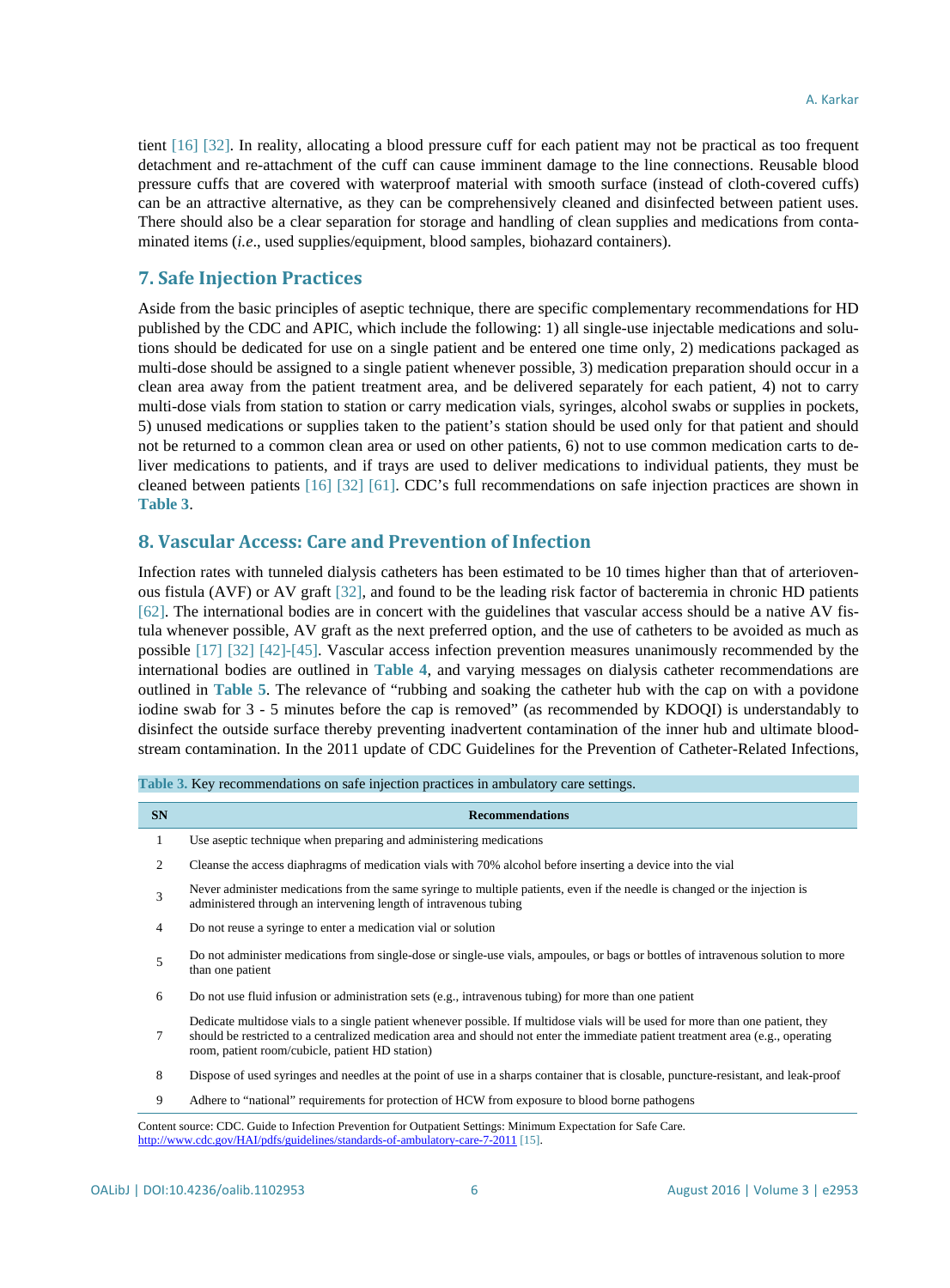<span id="page-6-0"></span>

| Table 4. Common recommendations on vascular access infection prevention.                                                                                               |                                    |
|------------------------------------------------------------------------------------------------------------------------------------------------------------------------|------------------------------------|
| <b>Vascular Access Infection Prevention Measures</b>                                                                                                                   | <b>References</b>                  |
| Catheter insertion: (Not addressed in KDOQI 2000/2006 guidelines)                                                                                                      |                                    |
| Avoid the use of femoral veins in adult patients                                                                                                                       | [17] [32] [41]                     |
| Catheters should be inserted under strict aseptic technique<br>$\bullet$                                                                                               | $[17]$ $[32]$ $[41]$ - $[43]$      |
| Maximal barrier precautions (use of mask, cap, sterile gown and sterile gloves by the inserter, and<br>large sterile drape to cover the patient)                       | [17] [32] [43]                     |
| Catheter care:                                                                                                                                                         |                                    |
| Only trained dialysis staff should perform catheter dressing changes and catheter manipulations                                                                        | $[17] [32] [43]$ -[45]             |
| The catheter exit-site should be examined for proper position and absence of infection by<br>experienced personnel before accessing the bloodstream at each HD session | [17] [32] [41] [44] [45]           |
| Aseptic technique should be used to prevent contamination of the catheter system                                                                                       | $[17]$ $[32]$ $[41]$ $[43]$ $[44]$ |
| Use of a surgical mask for staff and patient for all catheter system connect, disconnect, and<br>dressing procedures                                                   | [32] [43] [44]                     |
| Catheter manipulation should be kept at a minimum                                                                                                                      | [32] [43] [44]                     |
| Skin preparation technique for permanent AV access:                                                                                                                    |                                    |
| The patient's access arm should be washed with antimicrobial soap and water prior to skin<br>preparation with antiseptic solution                                      | [32] [43] - [45]                   |
| To locate and palpate the needle cannulation sites prior to skin preparation<br>٠                                                                                      | [32] [43] - [45]                   |
| To cleanse the skin by applying antiseptic solution before cannulation (alcohol-based<br>٠<br>chlorhexidine, or 10% povidone iodine solution and/or 70% alcohol)       | [32] [43]-[45]                     |

KDOQI = Kidney Disease Outcomes Quality Initiative.

scrubbing of the access port with an appropriate antiseptic (chlorhexidine, povidone iodine, an iodophor, or 70% alcohol) was recommended for *needleless intravascular catheter systems* [\[17\]](#page-11-11)*.* The routine scrubbing of dialysis catheter hubs (after cap removal before accessing, and before replacing a new cap) with an appropriate antiseptic was included as part of a recent CDC' score interventions for dialysis bloodstream infection (BSI) prevention (**[Table 6](#page-8-0)**) [\[18\].](#page-11-3) Dialysis providers are cautioned to avoid introduction of the used antiseptic solution into the bloodstream [\[63\].](#page-13-6) In an *in vitro* study by Salzman *et al*. [\[64\],](#page-13-7) the potential for the antiseptic used in cleaning the open catheter hub as well as few strands of cotton fibers to enter the bloodstream (simulated), and the effectiveness of normal saline solution (used as control) to reduce the microbial load at a level greater than 99% of the total number of microorganisms (suggesting mechanical removal) was demonstrated. The *cumulative effect* of minute residues of toxic antiseptics and foreign substance that may get into the patient's bloodstream when applied *repeatedly* on *open catheter hubs* among chronic HD patients have not, and may not be studied. Therefore, it is prudent to choose a *safe and non-toxic solution* for cleaning open catheter hubs and to emphasize the application of *friction* while cleaning (*scrubbing* not just wiping).

Since HD patients are more immune compromised than other surgical patients, pre-surgical infection prevention measures are recommended, which include: 1) pre-surgical shower/bath with an antiseptic agent such as chlorhexidine, the night before and morning of surgery, 2) if hair removal is necessary, to use clippers instead of razors to prevent infection associated with micro-abrasions resulting from razor use, and 3) avoiding intravenous placements and phlebotomy in the arm where access is to be placed (helps prevent infection and maintains vasculature integrity) [\[32\].](#page-12-0) Screening and decolonization for MRSA before an elective surgery may be used as an additional measure.

# **9. Tracking Infections**

Surveillance for infections (outcome measures), and monitoring adherence to recommended infection prevention practices (process measures) are important components of an infection prevention program [\[65\].](#page-13-8) To enable safety, accurate comparison and analyses of monthly rates within the same facility, or meaningful benchmarking with other units/centers, it is important that a standardized and validated surveillance protocol be used uniformly by all dialysis facilities [\[66\]](#page-13-9) [\[67\].](#page-13-10) A centralized surveillance system for healthcare-associated infections like the CDC's national healthcare safety network (NHSN) which requires all participating facilities to strictly follow very specific surveillance criteria, can provide accurate and reliable data that can be used to identify problem areas as well as measure progress of prevention efforts. Implementation of CDC's NHSN Dialysis Event Protocol (accessible online: [www.cdc.gov/nhsn/dialysis\)](http://www.cdc.gov/nhsn/dialysis) by other dialysis facilities outside the United States have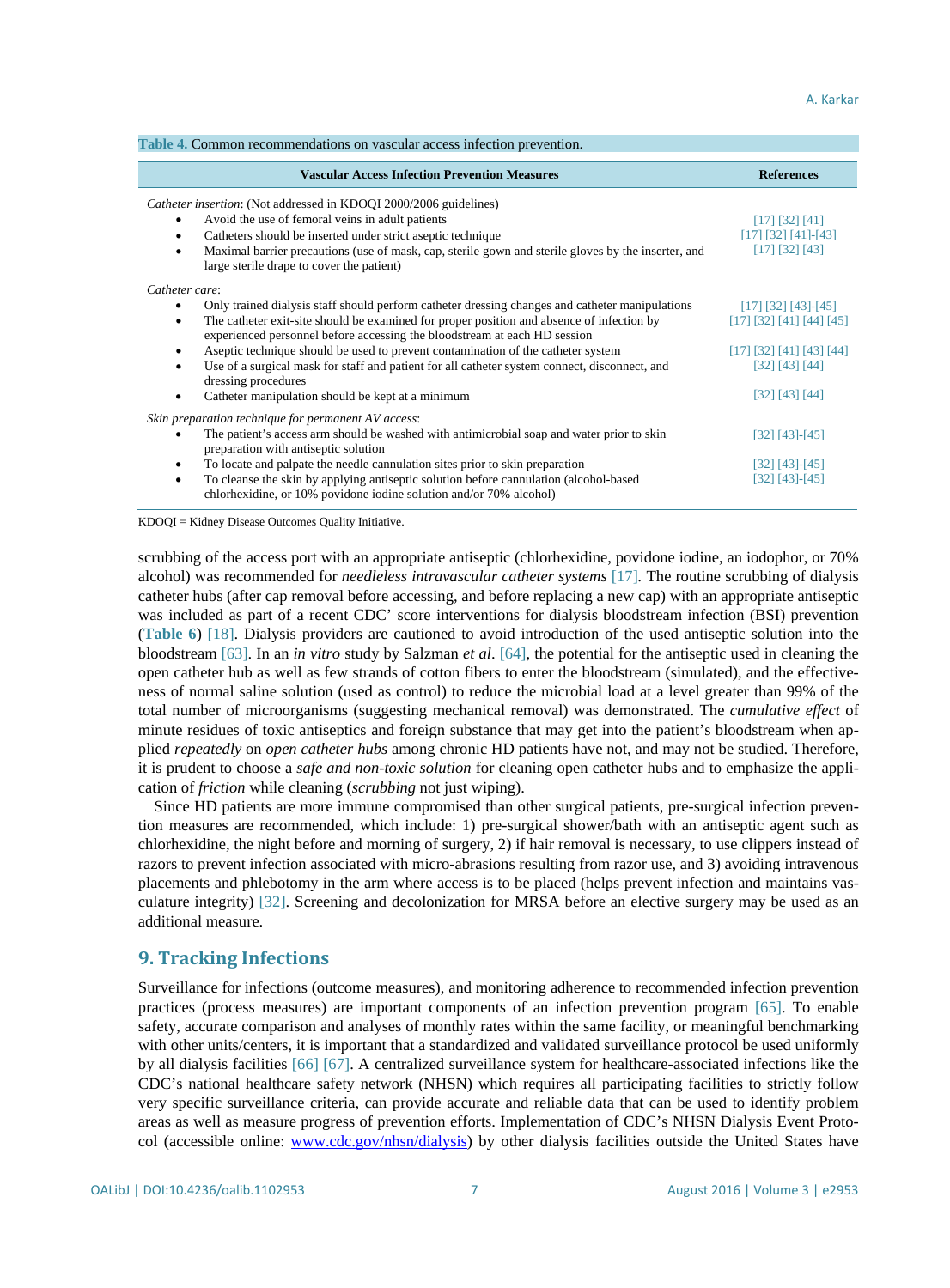<span id="page-7-0"></span>**Table 5.** Varying messages on catheter-related infection prevention strategies.

| <b>NKF/KDOOI</b>                                                                                                                                                                                                                                                                                                                                        | <b>EBPG/ERBP</b>                                                                                                                                           | <b>APIC</b>                                                                                                                                                                                                                                                    | <b>CDC</b>                                                                                                                                                                                                                                                                                                         |
|---------------------------------------------------------------------------------------------------------------------------------------------------------------------------------------------------------------------------------------------------------------------------------------------------------------------------------------------------------|------------------------------------------------------------------------------------------------------------------------------------------------------------|----------------------------------------------------------------------------------------------------------------------------------------------------------------------------------------------------------------------------------------------------------------|--------------------------------------------------------------------------------------------------------------------------------------------------------------------------------------------------------------------------------------------------------------------------------------------------------------------|
|                                                                                                                                                                                                                                                                                                                                                         |                                                                                                                                                            | Chlorhexidine for skin antisepsis                                                                                                                                                                                                                              |                                                                                                                                                                                                                                                                                                                    |
| "Chlorhexidine 2% with 70%<br>alcohol is the preferred solution<br>for cleansing of long-term<br>catheter sites. For patients with<br>sensitivities to chlorhexidine<br>2% with 70% alcohol,<br>chlorhexidine aqueous may be<br>used instead. For patients with<br>sensitivities to chlorhexidine<br>aqueous, povidone solution<br>may be used." $[44]$ | The importance of <i>skin</i><br>antisepsis before catheter<br><i>placement</i> is indicated<br>without mention of preferred<br>antiseptic solution $[41]$ | "For patients older than 2"<br>months, a skin preparation<br>solution containing $>0.5\%$<br>chlorhexidine gluconate and<br>70% isopropyl alcohol<br>should be applied to the<br>insertion site and allowed to<br>dry before the skin is<br>punctured." $[32]$ | "Use an alcohol-based"<br>chlorhexidine $(>0.5\%)$<br>solution as the first line skin<br>antiseptic agent for central<br>line insertion and during<br>dressing changes.<br>Povidone-iodine (preferably<br>with alcohol) or 70% alcohol<br>are alternatives for patients<br>with chlorhexidine<br>intolerance" [18] |
| Technique for all connect, disconnect, dressing procedures, catheter manipulations                                                                                                                                                                                                                                                                      |                                                                                                                                                            |                                                                                                                                                                                                                                                                |                                                                                                                                                                                                                                                                                                                    |
| Clean aseptic technique<br>(use of clean gloves) $[44]$                                                                                                                                                                                                                                                                                                 | Sterile aseptic technique<br>(use of sterile materials) $[41]$                                                                                             | Clean aseptic technique<br>(use of clean gloves) $[32]$                                                                                                                                                                                                        | "Wear either clean or sterile"<br>gloves when changing the<br>dressing on intravascular<br>catheters" [17]                                                                                                                                                                                                         |
|                                                                                                                                                                                                                                                                                                                                                         | Soaking and cleansing the catheter hub connection site with the cap on, with an antiseptic pad/swab                                                        |                                                                                                                                                                                                                                                                |                                                                                                                                                                                                                                                                                                                    |

| Cleanse <i>hup</i> connection sue<br>and cap vigorously with the<br>first swab" [44]. "The catheter<br>hub caps or bloodline<br>connectors should be soaked<br>for $3 - 5$ minutes in povidone<br>iodine and then allowed to dry<br>prior to separation" [45]                                       | Not mentioned in ERBP 2010<br>position statement on diagnosis,<br>prevention and treatment of<br>haemodialysis CRBSI, and in<br>2007/2002 guidelines [41]-[43]                                                                                                                                                                                            | "The hub of HD catheters can<br>be soaked in povidone-iodine<br>solution or wrapped with<br>gauze saturated with<br>povidone-iodine solution<br>for 5 minutes prior to<br>removing the caps" [32]                                        | Not mentioned in CDC/<br><b>HICPAC</b><br>guidelines/recommendations<br>$[16]$ $[17]$                                                                                                                                                                                                                                                                                                                                  |
|-----------------------------------------------------------------------------------------------------------------------------------------------------------------------------------------------------------------------------------------------------------------------------------------------------|-----------------------------------------------------------------------------------------------------------------------------------------------------------------------------------------------------------------------------------------------------------------------------------------------------------------------------------------------------------|------------------------------------------------------------------------------------------------------------------------------------------------------------------------------------------------------------------------------------------|------------------------------------------------------------------------------------------------------------------------------------------------------------------------------------------------------------------------------------------------------------------------------------------------------------------------------------------------------------------------------------------------------------------------|
|                                                                                                                                                                                                                                                                                                     | Disinfection of catheter hub after cap removal                                                                                                                                                                                                                                                                                                            |                                                                                                                                                                                                                                          |                                                                                                                                                                                                                                                                                                                                                                                                                        |
| Not mentioned in 2000<br><b>Vascular Access Guidelines</b><br>and in 2006 update $[44] [45]$                                                                                                                                                                                                        | Not mentioned in ERBP 2010<br>position statement on diagnosis,<br>prevention and treatment of<br>haemodialysis CRBSI, in 2007<br>and 2002 vascular access<br>guidelines $[41]-[43]$                                                                                                                                                                       | "After removing the cap, the<br>hub should be wiped with<br>chlorhexidine, alcohol, or<br>povidone iodine" [32]                                                                                                                          | "Scrub catheter hubs with an<br>appropriate antiseptic after cap<br>is removed and before<br>accessing. Perform every time<br>catheter is accessed or<br>disconnected" [18]                                                                                                                                                                                                                                            |
|                                                                                                                                                                                                                                                                                                     | Catheter exit-site dressing                                                                                                                                                                                                                                                                                                                               |                                                                                                                                                                                                                                          |                                                                                                                                                                                                                                                                                                                                                                                                                        |
| "Changing the catheter exit-site"<br>dressing at each HD treatment,<br>using either a transparent<br>dressing or gauze and tape"<br>[44] "Use of dry gauze<br>dressing at the catheter<br>exit-site are recommended after<br>catheter placement and at the<br>end of each dialysis session"<br>[45] | "With long-term catheters,<br>gauze is the preferred choice.<br>The catheter exit-site should be<br>covered by a dressing as long as<br>the catheter remains in place.<br>The exit-site should be<br>inspected at every HD session,<br>and the exit-site dressing should<br>be replaced on a routine basis if<br>it is no longer clean or intact"<br>[41] | "The catheter exit-site"<br>dressing should be changed<br>every 3 days (after each HD<br>session) if gauze/tape, or<br>every 7 days if transparent<br>dressing is used in addition to<br>whenever the dressing is wet<br>or soiled" [32] | "Use either sterile gauze or<br>sterile, transparent,<br>semipermeable dressing.<br>Replace dressings on short-term<br>CVC sites every 2 days for<br>gauze dressings, and every 7<br>days for transparent dressings.<br>Replace transparent dressings<br>on tunneled or implanted CVC<br>sites no more than once per<br>week (unless the dressing is<br>soiled or loose), until the<br>insertion site has healed" [17] |
|                                                                                                                                                                                                                                                                                                     | Application of antimicrobials or antiseptics on the catheter exit-site                                                                                                                                                                                                                                                                                    |                                                                                                                                                                                                                                          |                                                                                                                                                                                                                                                                                                                                                                                                                        |
| "combined with skin<br>disinfection using povidone<br>ta dina ainmann an municain                                                                                                                                                                                                                   | "Anglication of cotibiotic                                                                                                                                                                                                                                                                                                                                |                                                                                                                                                                                                                                          | "Use povidone iodine<br>antiseptic ointment or<br>bacitracin/gramicidin/polymixin                                                                                                                                                                                                                                                                                                                                      |

iodine ointment or mupirocin ointment at the catheter exit site are recommended after catheter placement and at the end of each dialysis session[" \[45\]](#page-12-8) Not mentioned in 2006 updat[e \[44\]](#page-12-12)

"Cleanse *hub connection site* 

"Application of antibiotic ointment at the exit-site should be considered after catheter placement until site has healed but should be discontinued after healing[" \[41\]](#page-12-6)

Recommended routine application of povidone iodine or triple antibiotic ointment at the time of dressing chang[e \[32\]](#page-12-0)

B ointment at the hemodialysis catheter exit site after catheter insertion and at end of each dialysis session only if this ointment does not interact with the material of the HD catheter per manufacturer's recommendation[" \[17\]](#page-11-11)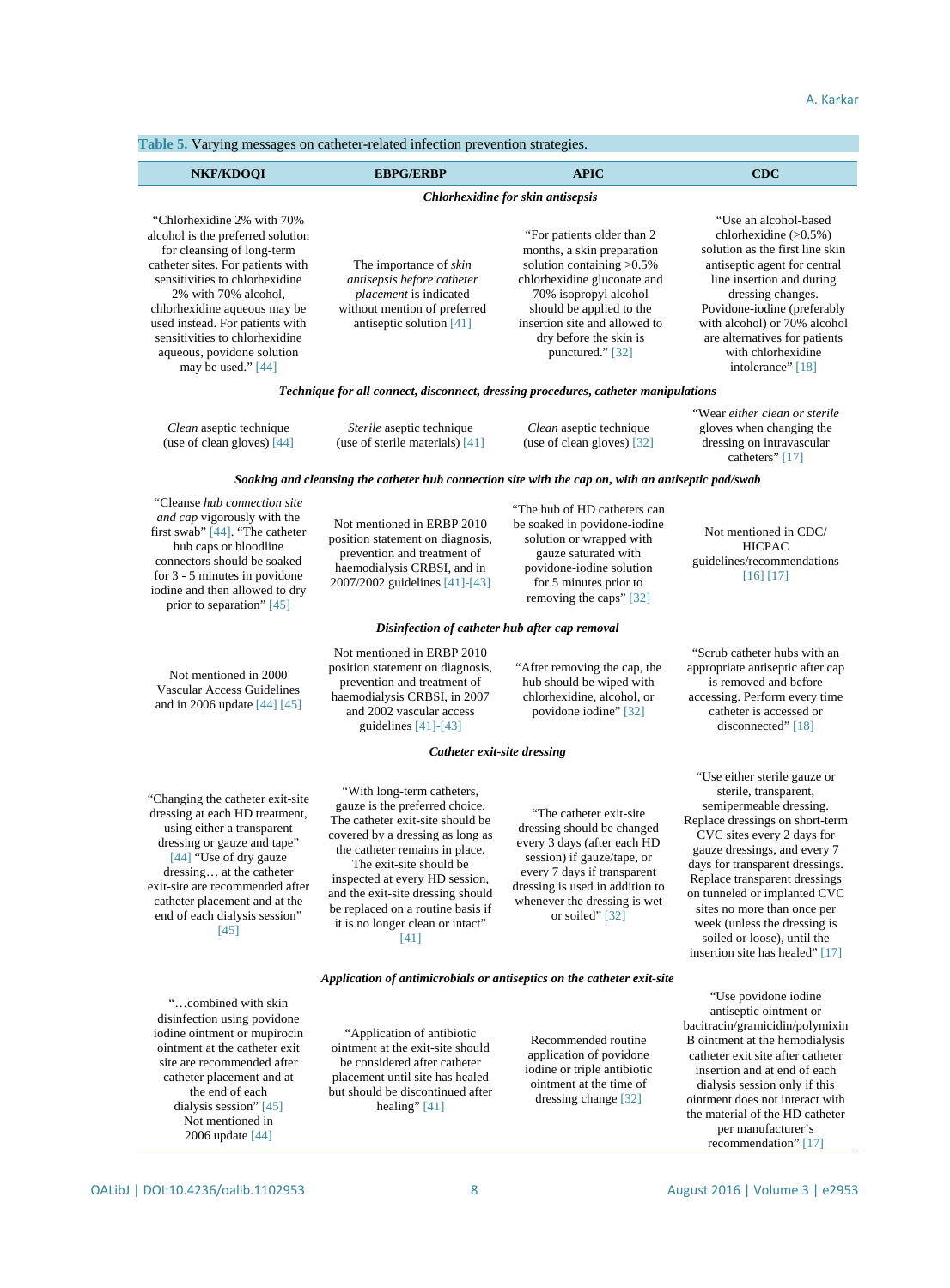#### **Continued**

#### *Antibiotic lock prophylaxis*

No recommendation for routine prophylactic us[e \[44\]](#page-12-12) [\[45\]](#page-12-8) Preventive use is advocated to reduce the risk of CRBSI, but with caution to balance the benefits against the associated risk, and should not replace hygienic standards with regard to catheter care and handlin[g \[41\]](#page-12-6) Prophylactic use of antimicrobial catheter locking solution as a "plus measure"-unresolved issu[e \[32\]](#page-12-0)

"Use prophylactic antimicrobial lock solution in patients with long term catheters who have a history of multiple CRBSI despite optimal maximal adherence to aseptic technique[" \[17\]](#page-11-11)

KDOQI = Kidney Disease Outcomes Quality Initiative, EBPG/ERBP = European Best Practice Guidelines/European Renal Best Practice, APIC = Association for Professionals in Infection Control and Epidemiology, CDC/HICPAC = Centers for Disease Control and Prevention/Healthcare Infection Control Practices Advisory Committee.

#### <span id="page-8-0"></span>**Table 6.** The CDC core interventions for dialysis bloodstream infection (BSI) prevention.

#### **Surveillance and feedback using NHSN**

1 Conduct monthly surveillance for BSIs and other dialysis events using CDC's National Healthcare Safety Network (NHSN). Calculate facility rates and compare with rates in other NHSN facilities. Actively share results with frontline clinical staff.

#### <sup>2</sup> **Hand hygiene observations**

Perform observations of hand hygiene opportunities monthly and share results with clinical staff.

#### **Catheter/vascular access care observations**

3 Perform observations of vascular access care and catheter accessing quarterly. Assess staff adherence to aseptic technique when connecting and disconnecting catheters and during dressing changes. Share results with clinical staff.

#### **Staff education and competency**

4 Train staff on infection control topics, including access care and aseptic technique. Perform competency evaluation for skills such as catheter care and accessing upon hire and every 6 - 12 months.

#### **Patient education/ engagement**

5 Provide standardized education to all patients on infection prevention topics including vascular access care, hand hygiene, risks related to catheter use, recognizing signs of infection, and instructions for access management when away from the dialysis unit.

#### **Catheter reduction**

7

6 Incorporate efforts (e.g., through patient education, vascular access coordinator) to reduce catheters by identifying and addressing barriers to permanent vascular access placement and catheter removal.

#### **Chlorhexidine for skin antisepsis**

Use an alcohol-based chlorhexidine (>0.5%) solution as the first-line skin antiseptic agent for central line insertion and during dressing changes.<sup>a</sup>

#### **Catheter hub disinfection**

8 Scrub catheter hubs with an appropriate antiseptic after cap removal and before accessing. Perform every time catheter is accessed or disconnected.<sup>b</sup>

#### <sup>9</sup> **Antimicrobial ointment**

Apply antibiotic ointment or povidone-iodine ointment to catheter exit sites during dressing change.

<sup>a</sup>Povidone-iodine (preferably with alcohol) or 70% alcohol by itself are alternatives for patients with chlorhexidine intolerance. <sup>b</sup>If closed needleless connector device is used, disinfect connector device as per manufacturer's instructions. See information on selecting an antimicrobial ointment for hemodialysis catheter exit sites on CDC website. Use of chlorhexidine-impregnated sponge dressing might be an alternative. Adapted from CDC. CDC Approach to BSI Prevention in Dialysis Facilities (*i.e.*, the Core Interventions for Dialysis Bloodstream Infection (BSI) Prevention [\[18\].](#page-11-3)

been demonstrated to be feasible. Dialysis Events that should be reported include: 1) intravenous antimicrobial starts, 2) positive blood cultures, and 3) evidence of local access site infection (pus, redness, or increased swelling at the vascular access site), and data collected from these three events can generate four other types of Dialysis Events: bloodstream infection (BSI), local access site infection (LASI), access-related bloodstream infection (ARB), and vascular access infection (VAI). The number of maintenance HD outpatients who received HD in the unit/center during the first two working days of the month (including transient HD patients but excluding inpatients and peritoneal dialysis patients) should be reported on monthly basis and according to their vascular access type. This will serve as the denominators for rate calculation. Each patient is counted only once; if the patient has multiple vascular accesses, that patient is counted with the vascular access type of highest infection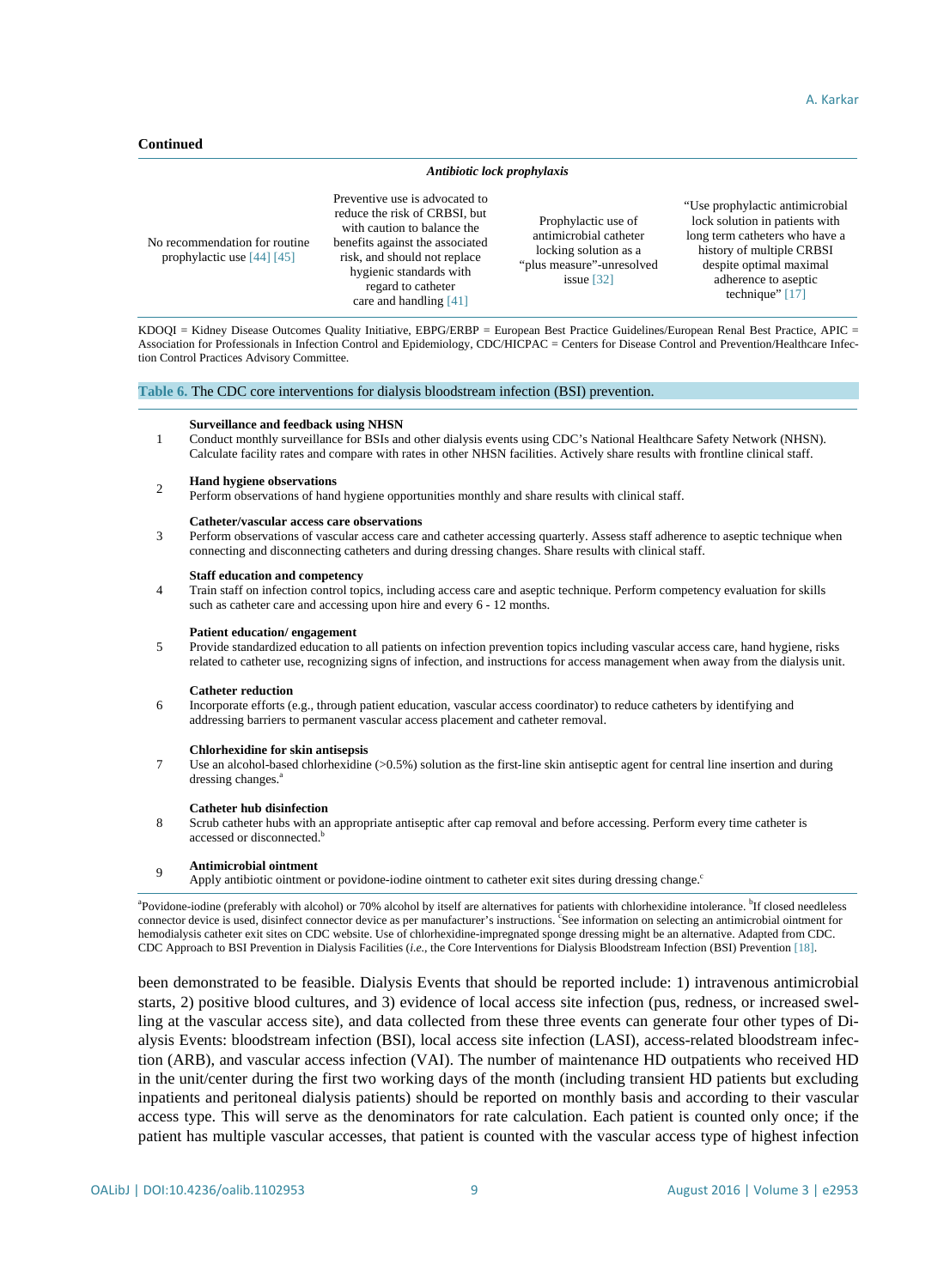risk. Rates are calculated by dividing the number of events by the number of patient-months and multiplying the result by 100 [\[68\].](#page-13-11)

As a means to reduce infection transmission, each dialysis facility should also monitor other parameters like dialysis water and dialysis fluid cultures and endotoxin results, incidence of drug-resistant infections, hospitalizations, as well adherence to *Standard Precautions* (hand hygiene, glove use and other PPE, equipment and environmental cleaning, safe injection practices, etc.), and other recommended practices (screening for HBV, HCV, HIV and tuberculosis infections, and immunizations) [\[19\].](#page-11-4) Regular feedback of surveillance results to everyone involved in the healthcare delivery (especially the frontline staff) would help to stimulate and encourage active engagement and improve compliance with infection prevention efforts. At least one designated person with training in infection control and epidemiology (infection preventionist) should be responsible for oversight of the program as well as education of staff and patients related to infection prevention and control [\[15\]](#page-11-2) [\[32\].](#page-12-0)

Steps that should be taken to control spread of infection, especially if there is an incidence of a positive seroconversion or outbreak in the HD unit, include the following: 1) revision of the laboratory test results of all patients dialyzing in the same unit to identify any additional case(s), 2) performance of additional testing as indicated in **[Table 7](#page-9-0)**, 3) determination/tracking of potential sources for infection, which includes a) revision of newly infected patients' recent history of blood transfusion, invasive procedure(s) and/or hospitalization, and b) high risk behavior such as history of injection drug use and sexual activity, and 4) revision of HD unit's practices and procedures of infection contro[l \[16\].](#page-11-10)

# **10. Staff and Patient/Family Education**

<span id="page-9-0"></span>**Table 7.** Additional testing to be performed in case of positive seroconversions.

<span id="page-9-1"></span>**Table 8.** Key areas for patient education.

Education and training in infection prevention and control should be provided to all HCWs upon hire and to be repeated regularly (at least once yearly). Basic principles and practices, including hand hygiene and wearing PPE, for preventing the spread of infections should be covered and monitored, and staff competencies should be assessed and documented upon orientation to the facility and to be repeated as appropriate for the specific staff and position [\[15\]](#page-11-2) [\[69\].](#page-13-12) The patient(s) and/or caregiver(s) should also be educated on hand hygiene and the care of new vascular access and whenever there is a change in access type and repeated at least every year [\[70\]](#page-13-13) [\[71\].](#page-13-14) Key areas for patient education as outlined by CDC are shown in **[Table 8](#page-9-1)**.

| <b>Table 7. Additional lesting to be performed in case of positive seroconversions.</b>                                                                                                                                                                    |                                                                                                                                                                                                                                                                           |
|------------------------------------------------------------------------------------------------------------------------------------------------------------------------------------------------------------------------------------------------------------|---------------------------------------------------------------------------------------------------------------------------------------------------------------------------------------------------------------------------------------------------------------------------|
| <b>HBsAg Seroconversions</b> [16]                                                                                                                                                                                                                          | <b>Anti-HCV Seroconversions</b> [72]                                                                                                                                                                                                                                      |
| In patients newly infected with HBV, HBsAg is the only serologic<br>marker initially detected.<br>1 - 2 months later: repeat HBsAg testing and test for anti-HBc<br>(including IgM anti-HBc)<br>6 months later: repeat HBsAg testing and test for anti-HBs | If a new HCV infection in a hemodialysis unit is suspected to<br>٠<br>be nosocomial, testing with NAT should be performed in all<br>patients who may have been exposed.<br>Repeat testing with NAT is suggested within 2 - 12 weeks in<br>initially NAT-negative patients |

Content source: 2001 CDC recommendations for preventing transmission of infections among chronic haemodialysis patients [\[35\],](#page-12-3) and 2008 KDIGO clinical practice guidelines for the prevention, diagnosis, evaluation and treatment of hepatitis c in chronic kidney diseas[e \[72\].](#page-13-15) HBsAg: Hepatitis B surface Antigen; HCV: Hepatitis C Virus; NAT: Nucleic Acid Amplification.

|   | <b>Table 6. Ney areas for patient education.</b>                                                       |   |                                                                                                 |
|---|--------------------------------------------------------------------------------------------------------|---|-------------------------------------------------------------------------------------------------|
|   | <b>Patients with Catheters</b>                                                                         |   | <b>Patients with Permanent AV Access</b>                                                        |
|   | Hand hygiene                                                                                           |   | Hand hygiene                                                                                    |
|   | General access care at home (e.g., bathing with a catheter)                                            | 2 | Washing the access site prior to treatment                                                      |
|   | Signs and symptoms of infection                                                                        | 3 | General access care at home<br>(e.g., don't scratch or pick at the site)                        |
| 4 | How to respond if problems with<br>catheter develop outside of the dialysis center                     | 4 | Signs and symptoms of infection                                                                 |
|   | Risks associated with<br>catheters/importance of permanent access                                      | 5 | How to respond if problems with<br>access develop outside of the dialysis center                |
| 6 | Basic infection control practices during<br>catheter accessing process (as a means to engage patients) | 6 | Basic infection control practices during<br>cannulation process (as a means to engage patients) |

Content source: Centers for Disease Control and Prevention (CDC), National Center for Emerging and Zoonotic Infectious Diseases (NCEZID), Division of Healthcare Quality Promotion (DHQP) [\[70\].](#page-13-13)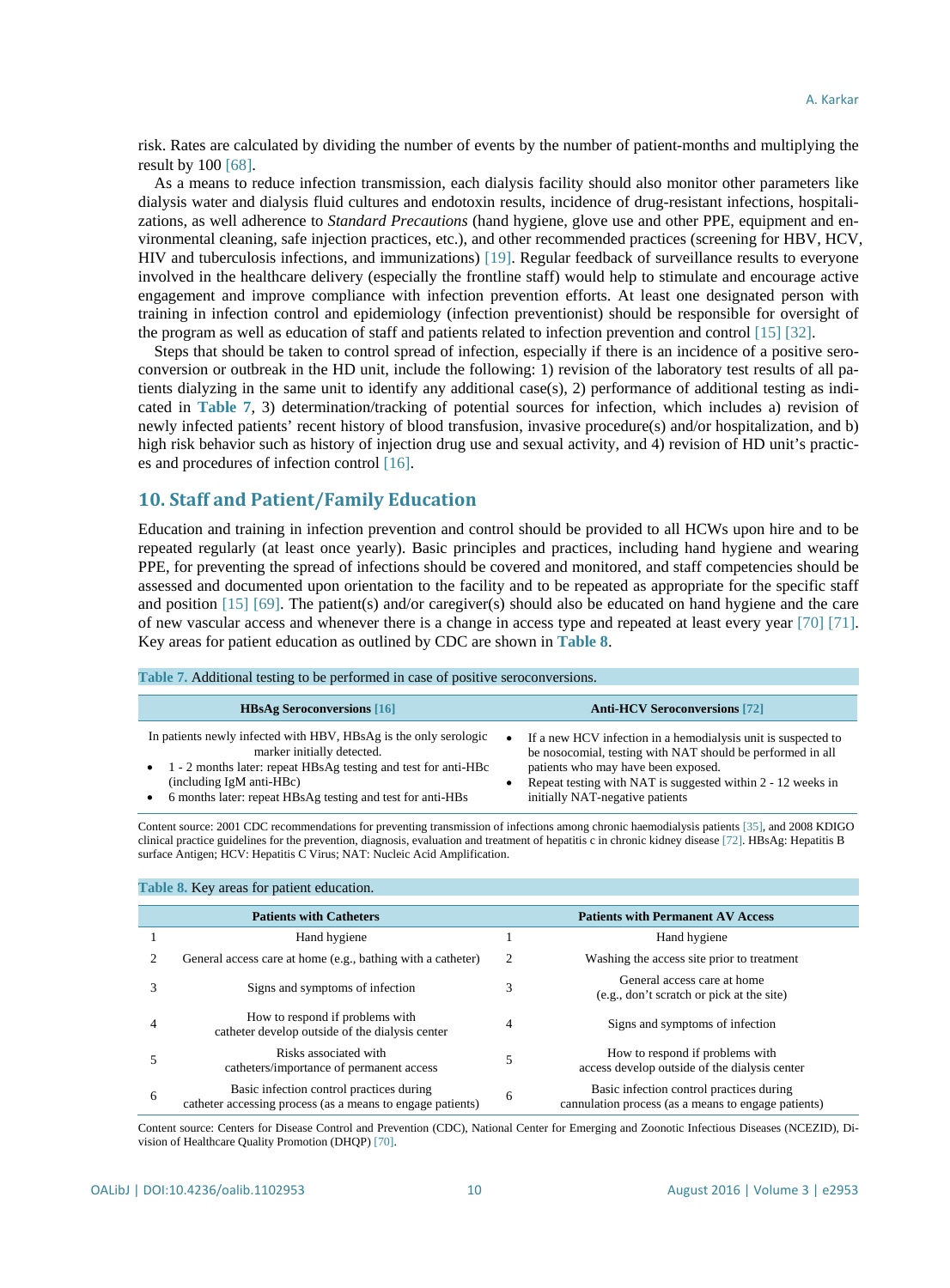# **11. Conclusion**

Contaminated hands of healthcare workers are among the most common modes of transmission of healthcare-associated infections. Hand hygiene is singled out as the most important infection prevention intervention. Compliance can be improved by continuous education, supervision and monitoring of hand hygiene behaviors, providing, in convenient locations, a sufficient number of sinks with soap dispensers, paper towels, hand lotions, and alcohol-based hand rub placed at each patient station. Equally important is the adherence to other *Standard Precautions* including glove and other PPE use, equipment and environmental cleaning, and safe injection practices, as well as other recommended practices of screening for HBV, HCV, HIV, tuberculosis infections, and immunizations. Regular feedback of surveillance results and steps taken to control spread of infection to everyone involved in the healthcare delivery would help to stimulate and encourage active engagement and improve compliance with infection prevention efforts. Education and training and full awareness of infection control policies and procedures should be provided to all HCWs and to be repeated regularly. The patient and/or caregiver should also be educated on hand hygiene and the care of new vascular access. Finally, implementation of evidence-based international guidelines is of great value and instrumental in helping reduce healthcare-associated infections, where patient's safety and well-being remain a top priority.

#### **Conflict of Interest**

No conflict of interest.

#### **References**

- <span id="page-10-0"></span>[1] Rayner, H.C., Pisoni, R.L., Bommer, J., Canaud, B., Hecking, E., Locatelli, F., Piera, L., Bragg-Gresham, J.L., Feldman, H.I., Goodkin, D.A., Gillespie, B., Wolfe, R.A., Held, P.J. and Port, F.K. (2004) Mortality and Hospitalization in Haemodialysis Patients in Five European Countries: Results from the Dialysis Outcomes and Practice Patterns Study (DOPPS). *Nephrology Dialysis Transplantation*, **19**, 108-120. <http://dx.doi.org/10.1093/ndt/gfg483>
- [2] Dalrymple, L.S., Johansen, K.L., Chertow, G.M., Cheng, S.C., Grimes, B., Gold, E.B. and Kaysen, G.A. (2010) Infection-Related Hospitalizations in Older Patients with ESRD. *American Journal of Kidney Diseases*, **56**, 522-530. <http://dx.doi.org/10.1053/j.ajkd.2010.04.016>
- <span id="page-10-1"></span>[3] Lafrance, J., Rahme, E., Iqbal, S., Leblanc, M., Pichette, V., Elftouh, N. and Vallee, M. (2013) Magnitude of Discordance between Registry Data and Death Certificate When Evaluating Leading Causes of Death in Dialysis Patients. *BMC Medical Research Methodology*, **13**, 51. <http://dx.doi.org/10.1186/1471-2288-13-51>
- <span id="page-10-2"></span>[4] Fridkin, S.K., Pear, S.M., Williamson, T.H., Galgiani, J.N. and Jarvis, W.R. (1996) The Role of Understaffing in Central Venous Catheter-Associated Bloodstream Infections. *Infection Control and Hospital Epidemiology*, **17**, 150-158. <http://dx.doi.org/10.2307/30142373>
- <span id="page-10-5"></span>[5] Vicca, A.F. (1999) Nursing Staff Workload as a Determinant of Methicillin-Resistant S*taphylococcus aureus* Spread in an Adult Intensive Therapy Unit. *Journal of Hospital Infection*, **43**, 109-113. <http://dx.doi.org/10.1053/jhin.1999.0246>
- <span id="page-10-3"></span>[6] Harbarth, S., Sudre, P., Dharan, S., Cadenas, M. and Pittet, D. (1999) Outbreak of *Enterobacter cloacae* Related to Understaffing, Overcrowding, and Poor Hygiene Practices. *Infection Control and Hospital Epidemiology*, **20**, 598-603. <http://dx.doi.org/10.1086/501677>
- [7] Arenas, M.D., Sanchez-Paya, J., Barril, G., Garcia-Valdecasas, J., Gorriz, J.L., Soriano, A., *et al*. (2005) A Multicentric Survey of the Practice of Hand Hygiene in Haemodialsis Units: Factors Affecting Compliance. *Nephrology Dialysis Transplantation*, **20**, 1164-1171. <http://dx.doi.org/10.1093/ndt/gfh759>
- [8] Cimiotti, J.P., Aiken, L.H., Sloane, D.M. and Wu, E.S. (2012) Nurse Staffing, Burnout, and Healthcare-Associated Infection. *American Journal of Infection Control*, **40**, 486-490. <http://dx.doi.org/10.1016/j.ajic.2012.02.029>
- <span id="page-10-4"></span>[9] Efstathiou, G., Papastavrou, E., Raftopoulos, V. and Merkouris, A. (2011) Factors Influencing Nurses' Compliance with Standard Precautions in Order to Avoid Occupational Exposure to Microorganisms: A Focus Group Study. *BMC Nursing*, **10**, 1. <http://dx.doi.org/10.1186/1472-6955-10-1>
- <span id="page-10-7"></span>[10] Sax, H., Perneger, T., Hugonnet, S., Herrault, P., Chraiti, M.N. and Pittet, D. (2005) Knowledge of Standard and Isolation Precautions in a Large Teaching Hospital. *Infection Control and Hospital Epidemiology*, **26**, 298-304. <http://dx.doi.org/10.1086/502543>
- <span id="page-10-6"></span>[11] Oliveira, A.C., Cardoso, C.S. and Mascarenhas, D. (2010) Contact Precautions in Intensive Care Units: Facilitating and Inhibiting Factors for Professionals' Adherence. *Revista da Escola de Enfermagem da USP*, **44**, 161-165. <http://dx.doi.org/10.1590/S0080-62342010000100023>
- <span id="page-10-8"></span>[12] Madan, A., Raafat, A., Hunt, J., Rentz, D., Wahle, M. and Flint, L. (2002) Barrier Precautions in Trauma: Is Know-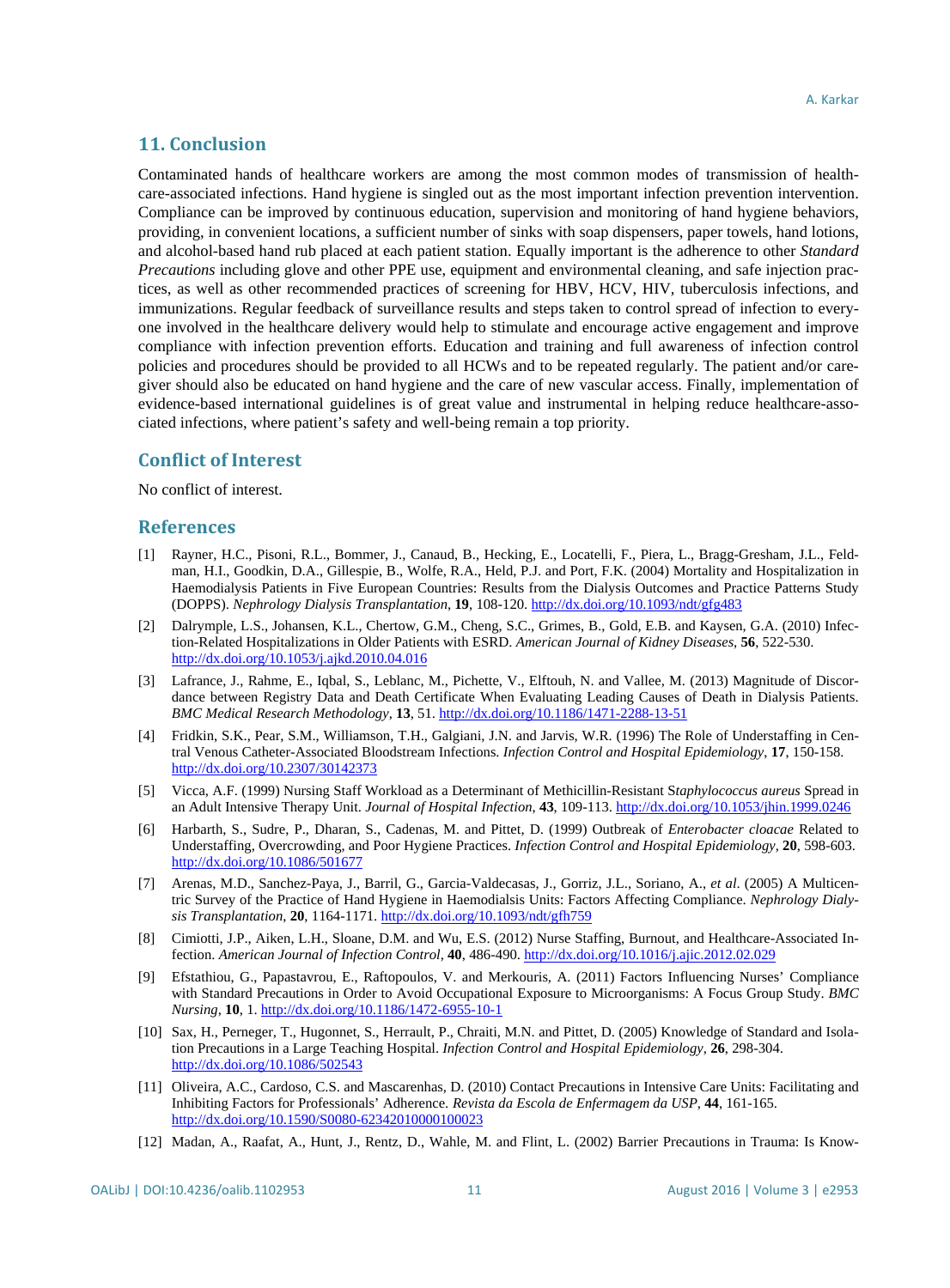ledge Enough? *The Journal of Trauma Injury*, *Infection and Critical Care*, **52**, 540-543. <http://dx.doi.org/10.1097/00005373-200203000-00020>

- <span id="page-11-0"></span>[13] Kelen, G.D., DiGiovanna, T.A., Celentano, D.D., Kalainov, D., Bisson, L., Junkins, E., Stein, A., Lofy, L., Scott, C.R. and Silvertson, K.J. (1990) Adherence to Universal (Barrier) Precautions during Interventions on Critically Ill and Injured Emergency Department Patients. *Journal of Acquired Immune Deficiency Syndromes*, **3**, 987-994.
- <span id="page-11-1"></span>[14] Pittet, D., Dharan, S., Touveneau, S., Sauvan, V. and Perneger, T.V. (1999) Bacterial Contamination of the Hands of Hospital Staff during Routine Patient Care. *Archives of Internal Medicine*, **159**, 821-826. <http://dx.doi.org/10.1001/archinte.159.8.821>
- <span id="page-11-2"></span>[15] CDC (2011) Guide to Infection Prevention for Outpatient Settings: Minimum Expectations for Safe Care. <http://www.cdc.gov/HAI/pdfs/guidelines/standards-of-ambulatory-care-7-2011>
- <span id="page-11-10"></span>[16] CDC (2001) Recommendations for Preventing Transmission of Infections among Chronic Hemodialysis Patients. *Morbidity and Mortality Weekly Report*, **50**, 1-43.
- <span id="page-11-11"></span>[17] O'Grady, N.P., *et al*. and the Healthcare Infection Control Practices Advisory Committee (HICPAC) (2011) Guidelines for the Prevention of Intravascular Catheter-Related Infections, 2011. Centers for Disease Control and Prevention (CDC), Atlanta, 83 p.
- <span id="page-11-3"></span>[18] CDC (2013) CDC Approach to BSI Prevention in Dialysis Facilities I.E., the Core Interventions for Dialysis Blood-stream Infection (BSI) Prevention[. https://www.cdc.gov/dialysis/PDFs/Dialysis-Core-Interventions-5\\_10\\_13.pdf](https://www.cdc.gov/dialysis/PDFs/Dialysis-Core-Interventions-5_10_13.pdf)
- <span id="page-11-4"></span>[19] Karkar, A., Mandin Bouhaha, B. and Dammang, M.L. (2014) Infection Control in Hemodialysis Units: A Quick Access to Essential Elements. *Saudi Journal of Kidney Diseases and Transplantation*, **25**, 496-519. <http://dx.doi.org/10.4103/1319-2442.132150>
- <span id="page-11-5"></span>[20] Pittet, D., Allegranzi, B., Sax, H., Dharan, S., Lúcia Pessoa-Silva, C., Donaldson, L. and Boyce, J.M. (2006) Evidence-Based Model for Hand Transmission during Patient Care and Role of Improved Practices. On Behalf of the WHO Global Patient Safety Challenge and World Alliance for Patient Safety. *The Lancet Infectious Diseases*, **6**, 641- 652. [http://dx.doi.org/10.1016/S1473-3099\(06\)70600-4](http://dx.doi.org/10.1016/S1473-3099(06)70600-4)
- <span id="page-11-6"></span>[21] Bauer, T.M., Ofner, E., Just, H.M., Just, H. and Daschner, F. (1990) An Epidemiological Study Assessing the Relative Importance of Airborne and Direct Contact Transmission of Microorganisms in a Medical Intensive Care Unit. *Journal of Hospital Infection*, **15**, 301-309. [http://dx.doi.org/10.1016/0195-6701\(90\)90087-5](http://dx.doi.org/10.1016/0195-6701(90)90087-5)
- [22] Pittet, D. (2001) Improving Adherence to Hand Hygiene Practice: A Multidisciplinary Approach. *Emerging Infectious Diseases*, **7**, 234-240. <http://dx.doi.org/10.3201/eid0702.010217>
- [23] Bhalla, A., Pultz, N.J., Gries, D.M., *et al*. (2004) Acquisition of Nosocomial Pathogens on Hands after Contact with Environmental Surfaces near Hospitalized Patients. *Infection Control and Hospital Epidemiology*, **25**, 164-167. <http://dx.doi.org/10.1086/502369>
- [24] Larson, E.A. (1988) Causal Link between Hand Washing and Risk of Infection? Examination of the Evidence. *Infection Control and Hospital Epidemiology*, **9**, 28-29. <http://dx.doi.org/10.2307/30144131>
- [25] Farrington, M., Ling, J., Ling, T. and French, G.L. (1990) Outbreaks of Infection with Methicillin-Resistant *Staphylococcus aureus* on Neonatal and Burn Units of a New Hospital. *Epidemiology and Infection*, **105**, 215-228. <http://dx.doi.org/10.1017/S0950268800047828>
- [26] Gould, D. (1991) Nurses' Hands as Vectors of Hospital-Acquired Infection: A Review. *Journal of Advanced Nursing*, **16**, 1216-1225. <http://dx.doi.org/10.1111/j.1365-2648.1991.tb01531.x>
- [27] Duckro, A.N., Blom, D.W., Lyle, E.A., Weinstein, R.A. and Hayden, M.K. (2005) Transfer of Vancomycin-Resistant Enterococci via Healthcare Worker Hands. *Archives of Internal Medicine*, **165**, 302-307. <http://dx.doi.org/10.1001/archinte.165.3.302>
- [28] Shimokura, G., Weber, D.J., Miller, W.C., Wurtzel, H. and Alter, M.J. (2006) Factors Associated with Personal Protection Equipment Use and Hand Hygiene among Hemodialysis Staff. *American Journal of Infection Control*, **34**, 100- 107. <http://dx.doi.org/10.1016/j.ajic.2005.08.012>
- <span id="page-11-7"></span>[29] Kampf, G. and Kramer, A. (2004) Epidemiologic Background of Hand Hygiene and Evaluation of the Most Important Agents for Scrubs and Rubs. *Clinical Microbiology Reviews*, **17**, 863-893. <http://dx.doi.org/10.1128/CMR.17.4.863-893.2004>
- <span id="page-11-8"></span>[30] Boyce, J.M. and Pittet, D. (2002) Guideline for Hand Hygiene in Health-Care Settings: Recommendations of the Healthcare Infection Control Practices Advisory Committee and the HICPAC/SHEA/APIC/IDSA Hand Hygiene Task Force. *Morbidity and Mortality Weekly Report*, **51**, 1-44.
- <span id="page-11-9"></span>[31] Arenas, D., Sanchez-Paya, J., Barril, G., García-Valdecasas, J., Gorriz, J.L., Soriano, A., Antolin, A., Lacueva, J., Garcıa, S., Sirvent, A., Espinosa, A. and Angoso, M. (2005) A Multicentric Survey of the Practice of Hand Hygiene in Haemodialysis Units: Factors Affecting Compliance. *Nephrology Dialysis Transplantation*, **20**, 1164-1171. <http://dx.doi.org/10.1093/ndt/gfh759>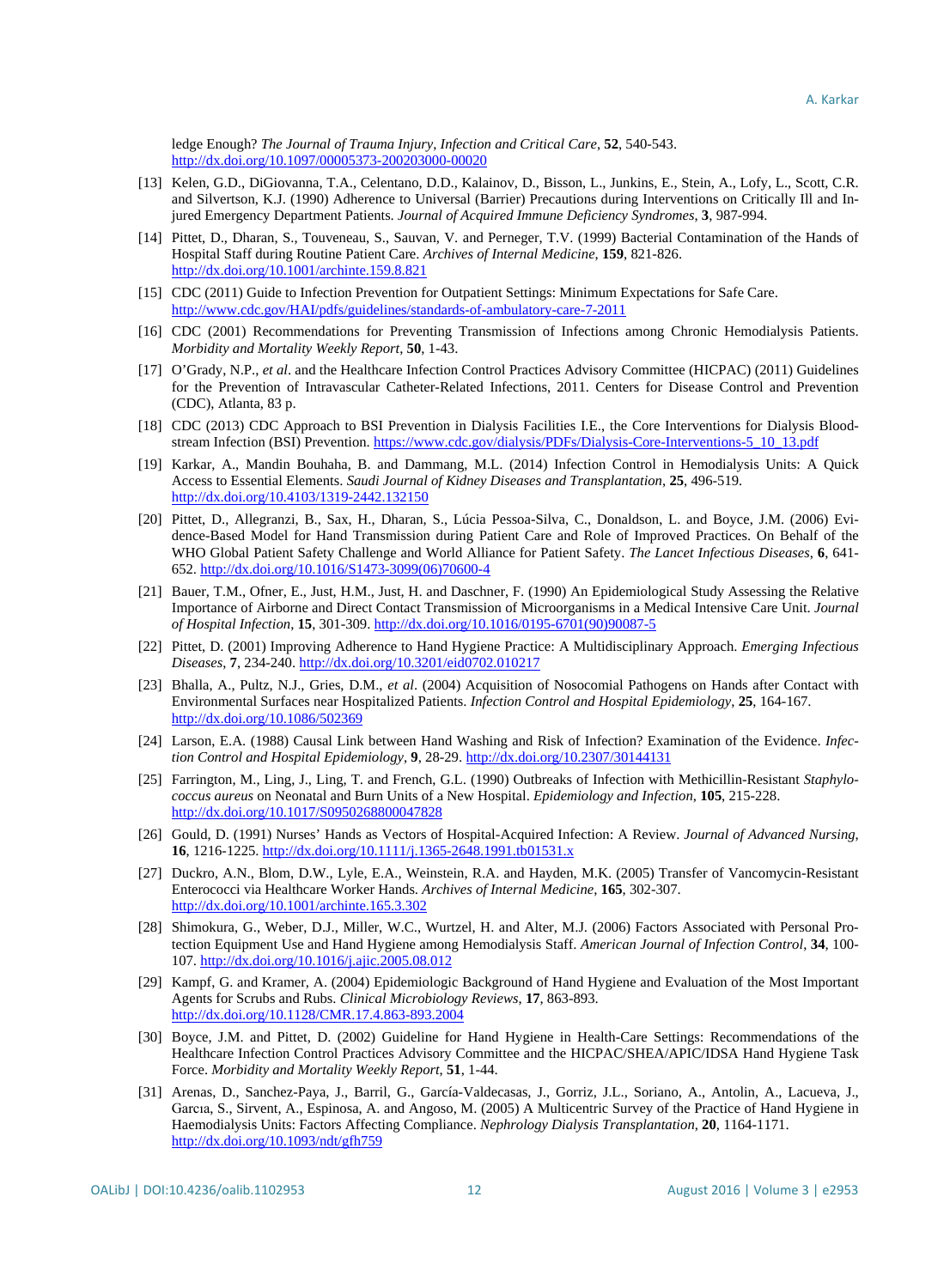- <span id="page-12-0"></span>[32] APIC (2010) Guide to the Elimination of Infections in Hemodialysis. <http://www.infectioncontroltoday.com/news/2010/06/apic-introduces-guide-to-elimination-of-infection.aspx>
- <span id="page-12-1"></span>[33] WHO (2016) Save Lives: Clean Your Hands. Hand Hygiene in Outpatient and Home-Based Care and Long-Term Care Facilities. A Guide to the Application of the WHO Multimodal Hand Hygiene Improvement and the "My Five Moments of Hand Hygiene" Approach. WHO Library Catologuing-in-Publication Data. [http://www.who.int/gpsc/5may/EN\\_PSP\\_GPSC1\\_5May\\_2016/en/](http://www.who.int/gpsc/5may/EN_PSP_GPSC1_5May_2016/en/)
- <span id="page-12-2"></span>[34] Allegranzi, B., Gayet-Ageron, A., Damani, N., Bengaly, L., McLaws, M.L., Moro, M.L., Memish, Z., Urroz, O., Richet, H., Storr, J., Donaldson, L. and Pittet, D. (2013) Global Implementation of WHO's Multimodal Strategy for Improvement of Hand Hygiene: A Quasi-Experimental Study. *The Lancet Infectious Diseases*, **13**, 843-851. [http://dx.doi.org/10.1016/S1473-3099\(13\)70163-4](http://dx.doi.org/10.1016/S1473-3099(13)70163-4)
- <span id="page-12-3"></span>[35] Hedderwick, S.A., McNeil, S.A., Lyons, M.J. and Kauffman, C.A. (2000) Pathogenic Organisms Associated with Artificial Fingernails Worn by Healthcare Workers. *Infection Control and Hospital Epidemiology*, **21**, 505-509. <http://dx.doi.org/10.1086/501794>
- <span id="page-12-4"></span>[36] Siegel, J.D., Rhinehart, E., Jackson, M., Chiarello, L. and the Healthcare Infection Control Practices Advisory Committee (2007) Guidelines for Isolation Precautions: Preventing Transmission of Infectious Agents in Healthcare Settings[. http://www.cdc.gov/ncidod/dhqp/pdf/isolation2007.pdf](http://www.cdc.gov/ncidod/dhqp/pdf/isolation2007.pdf)
- [37] Infection Control Today (ICT) (2013) Challenges and Solutions for Measuring Hand Hygiene Compliance. On-Demand Webinar.
- [38] Lin, C.M., Wu, F.M., Kim, H.K., Doyle, M.P., Michael, B.S. and Williams, L.K. (2003) A Comparison of Hand Washing Techniques to Remove Escherichia Coli and Caliciviruses under Natural or Artificial Fingernails. *Journal of Food Protection*, **66**, 2296-2301.
- [39] Edel, E., Houston, S., Kennedy, V. and LaRocco, M. (1998) Impact of a 5-Minute Scrub on the Microbial Flora Found on Artificial, Polished, or Natural Fingernails of Operating Room Personnel. *Nursing Research*, **47**, 54-59. <http://dx.doi.org/10.1097/00006199-199801000-00010>
- <span id="page-12-5"></span>[40] Pottinger, J., Burns, S. and Manske, C. (1989) Bacterial Carriage by Artificial versus Natural Nails. *American Journal of Infection Control*, **17**, 340-344. [http://dx.doi.org/10.1016/0196-6553\(89\)90003-5](http://dx.doi.org/10.1016/0196-6553(89)90003-5)
- <span id="page-12-6"></span>[41] Vanholder, R., Canaud, B., Fluck, R., Jadoul, M., Labriola, L., Mart-Monros, A., Tordoir, J. and Van Biesen, W. (2010) Diagnosis, Prevention and Treatment of Haemodialysis Catheter-Related Bloodstream Infections (CRBSI): A Position Statement of European Renal Best Practice (ERBP). *NDT Plus*, **3**, 234-246.<http://dx.doi.org/10.1093/ndtplus/sfq041>
- <span id="page-12-11"></span>[42] Tordoir, J., Canaud, B., Haage, P., Konner, K., Basci, A., Fouque, D., Kooman, J., Martin-Malo, A., Pedrini, L., Pizzarelli, F., Tattersall, J., Vennegoor, M., Wanner, C., Wee, P. and Vanholder, R. (2007) EBPG on Vascular Access. *Nephrology Dialysis Transplantation*, **22**, ii88-ii117.<http://dx.doi.org/10.1093/ndt/gfm021>
- <span id="page-12-7"></span>[43] ERA/EDTA Guidelines (2002) European Best Practice Guidelines for Haemodialysis (Part 1). Section VI: Haemodialysis-Associated Infection. *Nephrology Dialysis Transplantation*, **17**, 73-87.
- <span id="page-12-12"></span>[44] National Kidney Foundation (2006) KDOQI Clinical Practice Guidelines and Clinical Practice Recommendations: 2006 Updates: Hemodialysis Adequacy, Peritoneal Dialysis Adequacy and Vascular Access. *American Journal of Kidney Diseases*, **48**, S1-S322.
- <span id="page-12-8"></span>[45] National Kidney Foundation (2001) KDOQI Clinical Practice Guidelines for Vascular Access: Updates 2000. *American Journal of Kidney Diseases*, **37**, S137-S181. [http://dx.doi.org/10.1016/S0272-6386\(01\)70007-8](http://dx.doi.org/10.1016/S0272-6386(01)70007-8)
- <span id="page-12-9"></span>[46] Wiener-Well, Y., Galuty, M., Rudensky, B., Schlesinger, Y., Attias, D. and Yinnon, A.M. (2011) Nursing and Physician Attire as Possible Source Of Nosocomial Infections. *American Journal of Infection Control*, **39**, 555-559. <http://dx.doi.org/10.1016/j.ajic.2010.12.016>
- [47] Perry, C., Marshall, R. and Jones, E. (2001) Bacterial Contamination of Uniforms. *Journal of Hospital Infection*, **48**, 238-241. <http://dx.doi.org/10.1053/jhin.2001.0962>
- [48] Babb, J.R., Davies, J.G. and Ayliffe, G.A. (1983) Contamination of Protective Clothing and Nurses' Uniforms in an Isolation Ward. *Journal of Hospital Infection*, **4**, 149-157. [http://dx.doi.org/10.1016/0195-6701\(83\)90044-0](http://dx.doi.org/10.1016/0195-6701(83)90044-0)
- [49] Fijan, S. and Turk, S.S. (2012) Hospital Textiles, Are They a Possible Vehicle for Hospital-Associated Infection? *International Journal of Environmental Research and Public Health*, **9**, 3330-3343. <http://dx.doi.org/10.3390/ijerph9093330>
- [50] Wilson, J.A., Loveday, H.P., Hoffman, P.N. and Pratt, R.J. (2007) Uniform: An Evidence Review of the Microbiological Significance of Uniforms and Uniform Policy in the Prevention and Control of Healthcare-Associated Infections. Report to the Department of Health (England). *Journal of Hospital Infection*, **66**, 301-307. <http://dx.doi.org/10.1016/j.jhin.2007.03.026>
- <span id="page-12-10"></span>[51] Jackson, R. and Cole, M. (2010) Healthcare Workers' Uniforms: Roles, Types and Determining Policy. *British Journal of Nursing*, **19**, 438-441. <http://dx.doi.org/10.12968/bjon.2010.19.7.47445>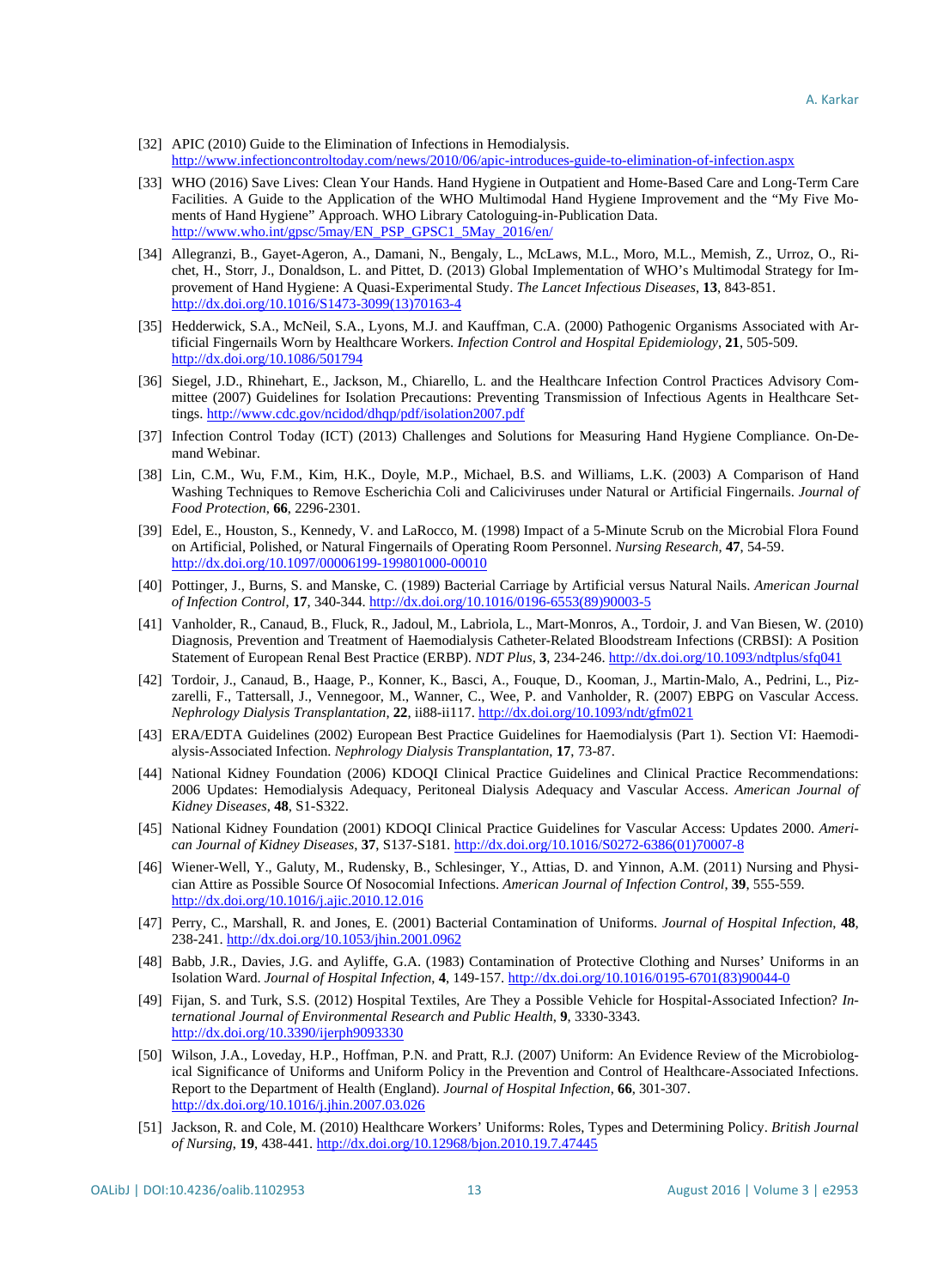- <span id="page-13-0"></span>[52] Kramer, A., Schwebke, I. and Kampf, G. (2006) How Long Do Nosocomial Pathogens Persist on Inanimate Surfaces? A Systematic Review. *BMC Infectious Diseases*, **6**, 130[. http://www.biomedcentral.com/1471-2334/6/130](http://www.biomedcentral.com/1471-2334/6/130) <http://dx.doi.org/10.1186/1471-2334-6-130>
- [53] Dietze, B., Rath, A., Wendt, C. and Martiny, H. (2001) Survival of MRSA on Sterile Goods Packaging. *Journal of Hospital Infection*, **49**, 255-261. <http://dx.doi.org/10.1053/jhin.2001.1094>
- [54] Bond, W.W., Favero, M.S., Peterson, N.J., Gravell, C.R., Ebert, J.W. and Maynhard, J.E. (1981) Survival of Hepatitis B Virus after Drying and Storage for One Week. *The Lancet*, **1**, 550-551. [http://dx.doi.org/10.1016/S0140-6736\(81\)92877-4](http://dx.doi.org/10.1016/S0140-6736(81)92877-4)
- [55] CDC (2016) Hepatitis C FAQs for the Public. [www.cdc.gov/hepatitis/C/cFAQ.htm](http://www.cdc.gov/hepatitis/C/cFAQ.htm)
- [56] Ciesek, S., Friesland, M., Steinmann, J., Becker, B., Wedemeyer, H., Manns, M.P., Steinmann, J., Pietschmann, T. and Steinmann, E. (2010) How Stable Is the Hepatitis C Virus (HCV)? Environmental Stability of HCV and Its Susceptibility to Chemical Biocides. *Journal of Infectious Diseases*, **201**, 1859-1866. <http://dx.doi.org/10.1086/652803>
- [57] Barré-Sinoussi, F., Nugeyre, M.T. and Chermann, J.C. (1985) Resistance of AIDS Virus at Room Temperature. *The Lancet*, **11**, 721-722. [http://dx.doi.org/10.1016/S0140-6736\(85\)92955-1](http://dx.doi.org/10.1016/S0140-6736(85)92955-1)
- <span id="page-13-1"></span>[58] Tjotta, E., Hungnes, O. and Grinde, B. (1991) Survival of HIV-I: Activity after Disinfection, Temperature and pH Changes, or Drying. *Journal of Medical Virology*, **35**, 223-227. <http://dx.doi.org/10.1002/jmv.1890350402>
- <span id="page-13-2"></span>[59] Cataňo, J.C., Echeverri, L.M. and Szela, C. (2012) Bacterial Contamination of Clothes and Environmental Items in a Third-Level Hospital in Colombia. *Interdisciplinary Perspectives on Infectious Diseases*, **2012**, Article ID: 507640.
- <span id="page-13-3"></span>[60] Dancer, S.J. (2009) The Role of Environmental Cleaning in the Control of Hospital-Acquired Infection. *Journal of Hospital Infection*, **73**, 378-385. <http://dx.doi.org/10.1016/j.jhin.2009.03.030>
- <span id="page-13-4"></span>[61] CDC (2008) Infection Control Requirements for Dialysis Facilities and Clarification Regarding Guidance on Parenteral Medication Vials. *Morbidity and Mortality Weekly Report*, **57**, 875-876.
- <span id="page-13-5"></span>[62] Hoen, B., Paul-Dauphin, A., Hestin, D. and Kessler, M. (1998) EPIBACDIAL: A Multicenter Prospective Study of Risk Factors for Bacteremia in Chronic Haemodialysis Patients. *Journal of the American Society of Nephrology*, **9**, 869-876.
- <span id="page-13-6"></span>[63] CDC/National Center for Emerging and Zoonotic Infectious Diseases, Division of Healthcare Quality Promotion. Haemodialysis Central Venous Catheter Scrub-the-Hub-Protocol. [www.cdc.gov/dialysis/PDFs/collaborative/hemodialysis-central-venous-catheter-sth-protocol.pdf](http://www.cdc.gov/dialysis/PDFs/collaborative/hemodialysis-central-venous-catheter-sth-protocol.pdf)
- <span id="page-13-7"></span>[64] Salzman, M.B., Isenberg, H.D. and Rubin, J.G. (1993) Use of Disinfectants to Reduce Microbial Contamination of Hubs of Vascular Catheters. *Journal of Clinical Microbiology*, **31**, 475-479.
- <span id="page-13-8"></span>[65] Hess, S. and Bren, V. (2013) Essential Components of an Infection Prevention Program for Outpatient Hemodialysis Centers. *Seminars in Dialysis*, **26**, 384-398. <http://dx.doi.org/10.1111/sdi.12102>
- <span id="page-13-9"></span>[66] Garrick, R. and Morey, R. (2015) Dialysis Facility Safety: Processes and Opportunities. *Seminars in Dialysis*, **28**, 514- 524. <http://dx.doi.org/10.1111/sdi.12395>
- <span id="page-13-10"></span>[67] Kapoian, T., Meyer, K.B. and Johnson, D.S. (2015) Infection Prevention and the Medical Director: Uncharted Territory. *Clinical Journal of the American Society of Nephrology*, **10**, 863-874. <http://dx.doi.org/10.2215/CJN.06050614>
- <span id="page-13-11"></span>[68] CDC (2012) NHSN Dialysis Event Protocol[. http://www.cdc.gov/nhsn/PDFs/pscManual/8pscDialysisEventcurrent.pdf](http://www.cdc.gov/nhsn/PDFs/pscManual/8pscDialysisEventcurrent.pdf)
- <span id="page-13-12"></span>[69] De Ambrogi, M. (2016) The Simple Story of Clean Hands. *The Lancet Infectious Diseases*, **16**, 903. [http://dx.doi.org/10.1016/S1473-3099\(16\)30203-1](http://dx.doi.org/10.1016/S1473-3099(16)30203-1)
- <span id="page-13-13"></span>[70] CDC/National Center for Emerging and Zoonotic Infectious Diseases, Division of Healthcare Quality Promotion. Key Areas for Patient Education—Collaborative—Dialysis. [www.cdc.gov/dialysis/prevention-tools/Key-areas-patient-education.html](http://www.cdc.gov/dialysis/prevention-tools/Key-areas-patient-education.html)
- <span id="page-13-14"></span>[71] Miller, H.M., Tong, A., Tunnicliffe, D.J., Campbell, D., Pinter, J., Commons, R.J., Athane, E., Craig, J.C., Gilroy, N., Green, J., Henderson, B., Howell, M., Stuart, R.L., Van Eps, C., Wong, M.G., De Zoysa, J. and Jardine, M.J. (2016) Identifying and Integrating Patient and Caregiver Perspectives for Clinical Practice Guidelines on the Screening and Management of Infectious Microorganisms in Hemodialysis Units. *Hemodialysis International*, Online.
- <span id="page-13-15"></span>[72] Kidney International (2008) Kidney Disease: Improving Global Outcomes (KDIGO) Clinical Practice Guidelines for the Prevention, Diagnosis, Evaluation, and Treatment of Hepatitis C in Chronic Kidney Disease. *Kidney International*, **73**, S1-S99.